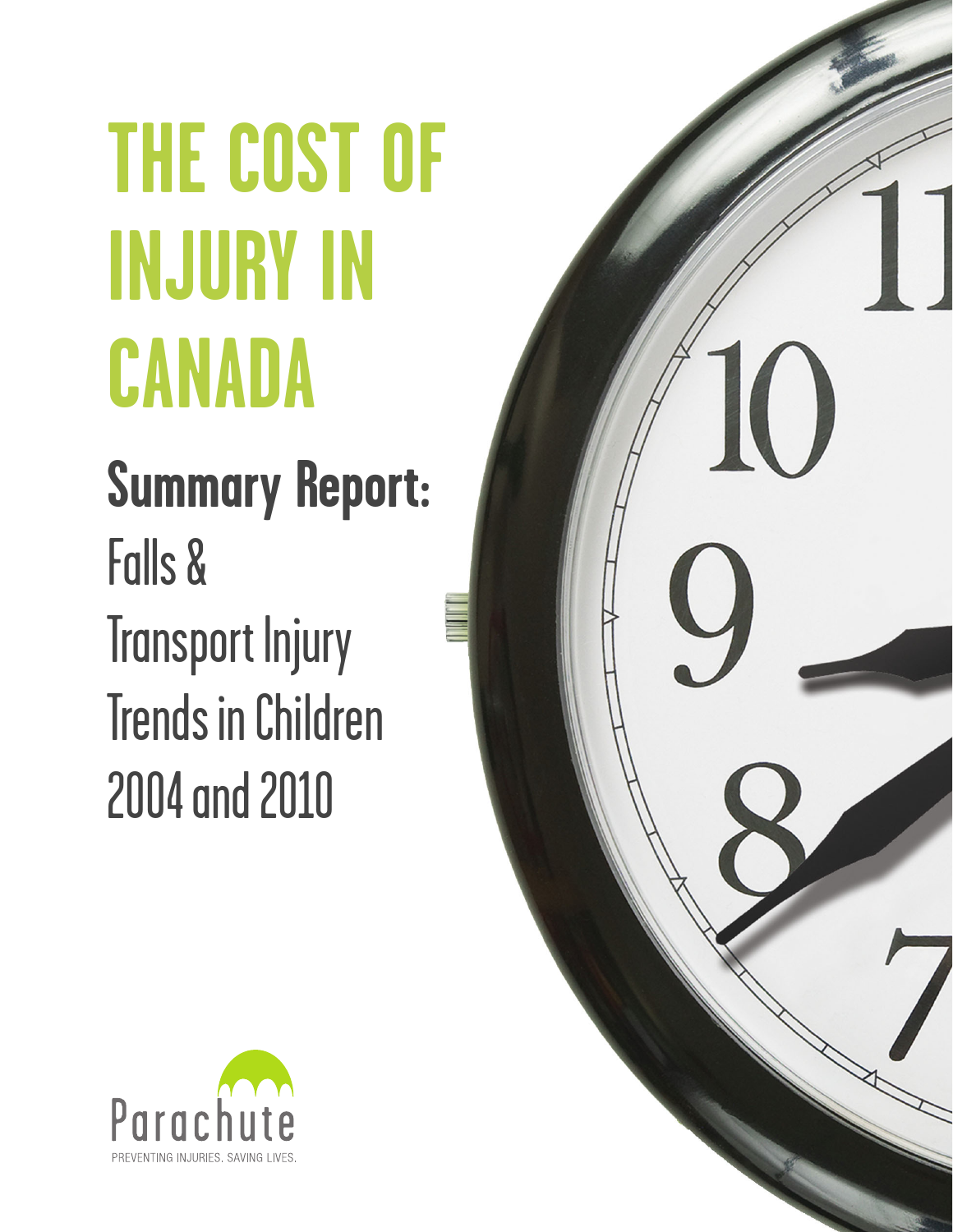# **THE COST OF INJURY IN CANADA**

# Summary Report: Falls & Transport Injury Trends in Children 2004 and 2010

Suggested citation:

Parachute. (2015). *The Cost of Injury in Canada – Summary Report: Falls & Transport Injury Trends in Children 2004 and 2010.* Parachute: Toronto, ON

Copyright 2015

*Version 1.1 – Released January 12, 2016*

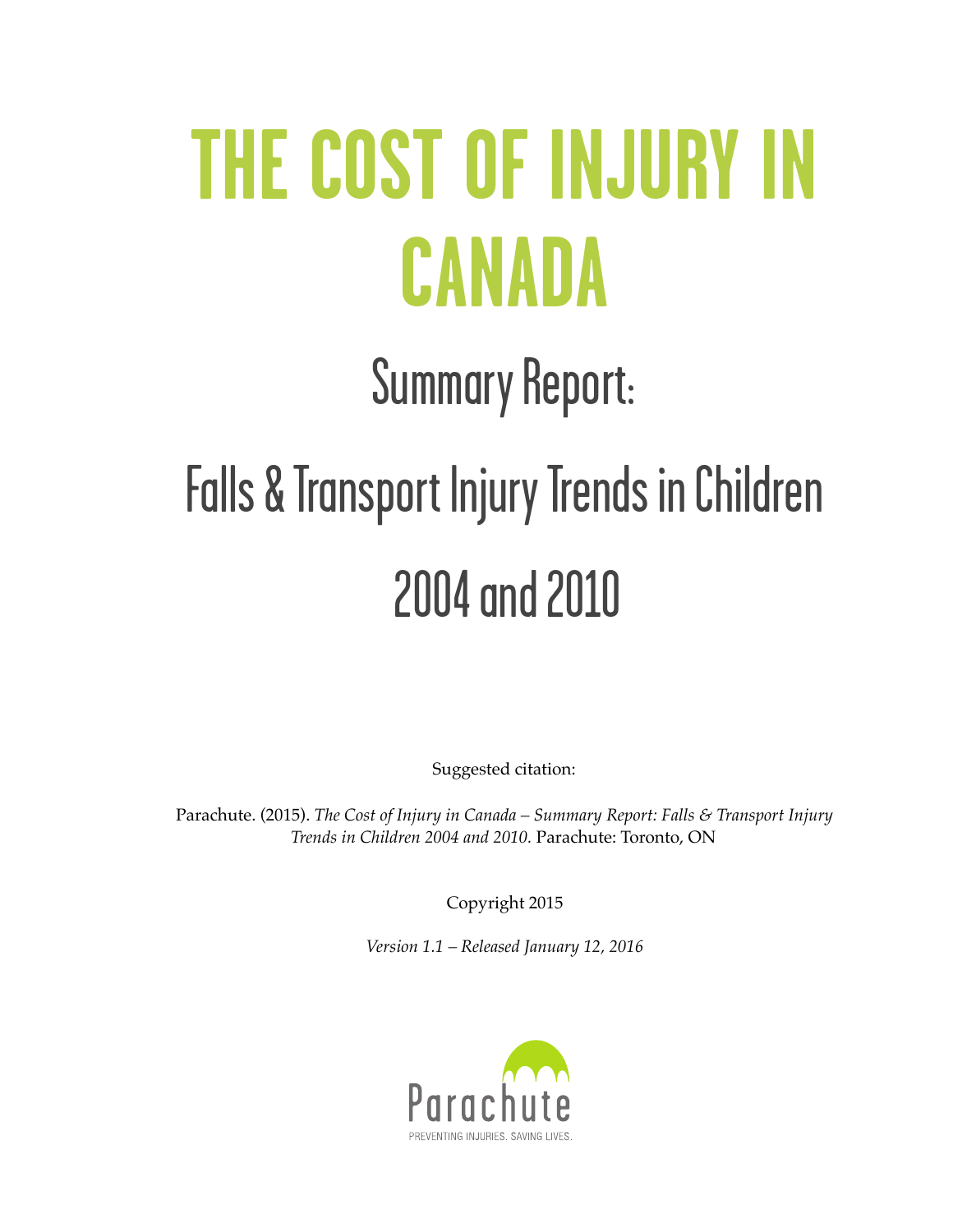# **TABLE OF CONTENTS**

| 25 |
|----|
| 26 |
|    |
| 32 |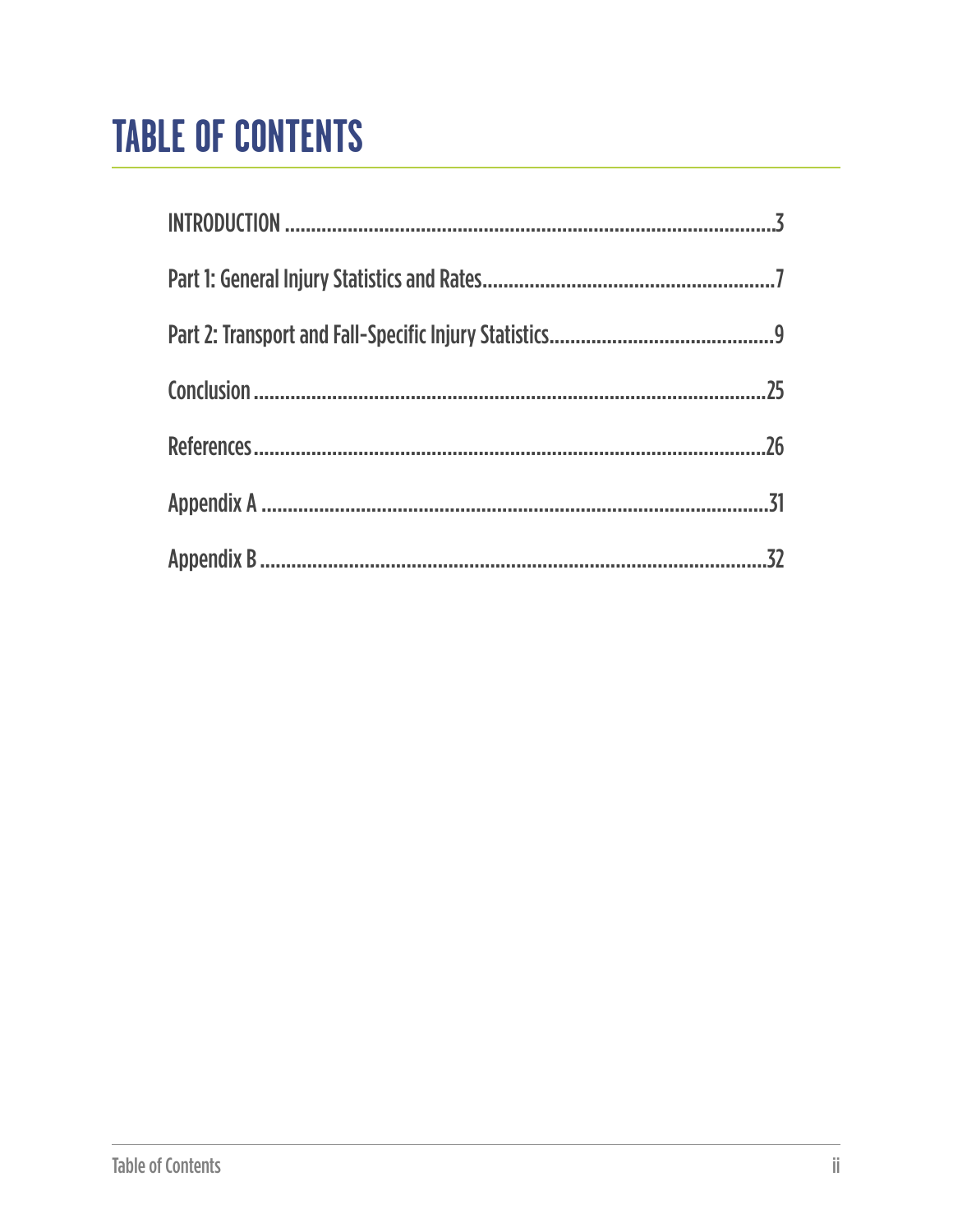# **INTRODUCTION**

## Defining Injury and Injury Burden

Injury is defined as "the physical damage that results when a human body is subjected to energy that exceeds the threshold of physiological tolerance or results in lack of one or more vital elements, such as oxygen".1 Injuries can be categorized as intentional and unintentional; the categorization differentiating between "whether or not an injury was meant to harm the victim". 2 In Canada in 2010, preventable injuries, including both unintentional and intentional, caused:

- ❖ Nearly 16,000 deaths
- ❖ Over 231,000 hospitalizations
- ❖ Approximately 3.5 million emergency room visits
- ❖ More than 60,000 disabilities

Preventable injury is the leading cause of fatality for Canadians between the ages of 1 to 44 and among the top causes of hospitalizations for Canadians of all ages.<sup>3</sup>

### Injury Burden in Canadian Children

Preventable injuries claim the lives of more children in Canada than all other causes of death, categorizing children as a highly vulnerable group. 4 Child and youth injury rates in Canada vary by age category and can be attributed to a number of risk factors, including child development and exposure to hazards.2 In 2010, unintentional injuries, including but not limited to, incidents related to transportation, falls, drowning, and poisonings, in children between the ages of 0 to 14 resulted in 211 deaths, 14,965 hospitalizations, and 680,855 emergency department visits.<sup>3</sup>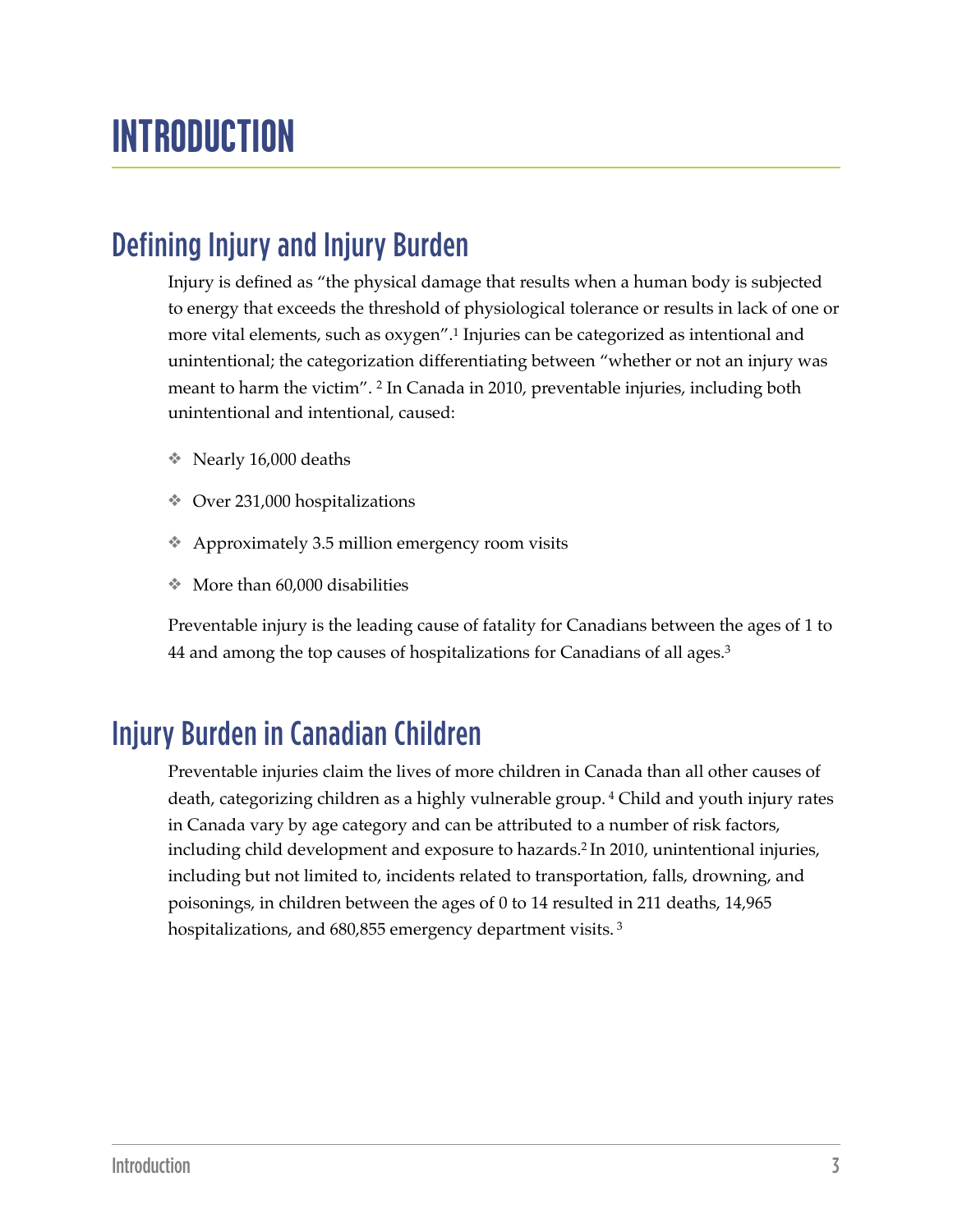

Transport injuries were the leading cause of injury-related deaths in children, comprising 48% of all deaths due to unintentional injuries, while falls were the leading cause of hospitalizations and emergency room visits related to unintentional injuries in children. In fact, falls were attributed to 42% of all injury-related hospitalizations and 36% of all injury-related emergency department visits in children.<sup>3</sup>

The aforementioned statistics pertaining to transport and fall morbidity and mortality among children are of high relevance in injury prevention and require further study to understand root causes of the high burden. This information can in turn provide the evidence for national, provincial, and regional prevention priorities for program and policy development, given the high burden of injury on children and their families.

## Cost of Injury in Canada - Falls and Transport Injuries in Children

This compendium to the *Cost of Injury in Canada Report* (2015) provides comparisons between 2004 and 2010 injury data, focusing specifically on transport and fall injury deaths, hospitalizations and emergency room visits in children from birth to 14 years, as these are among the highest burden of injury. The data in this compendium has been obtained from the 2009 and 2015 ERAT analysis, using 2004 and 2010 data, respectively. An important aspect to understanding the cost of injury in Canada is the ability to visualize emerging trends, identify areas where the number and rates of injuries have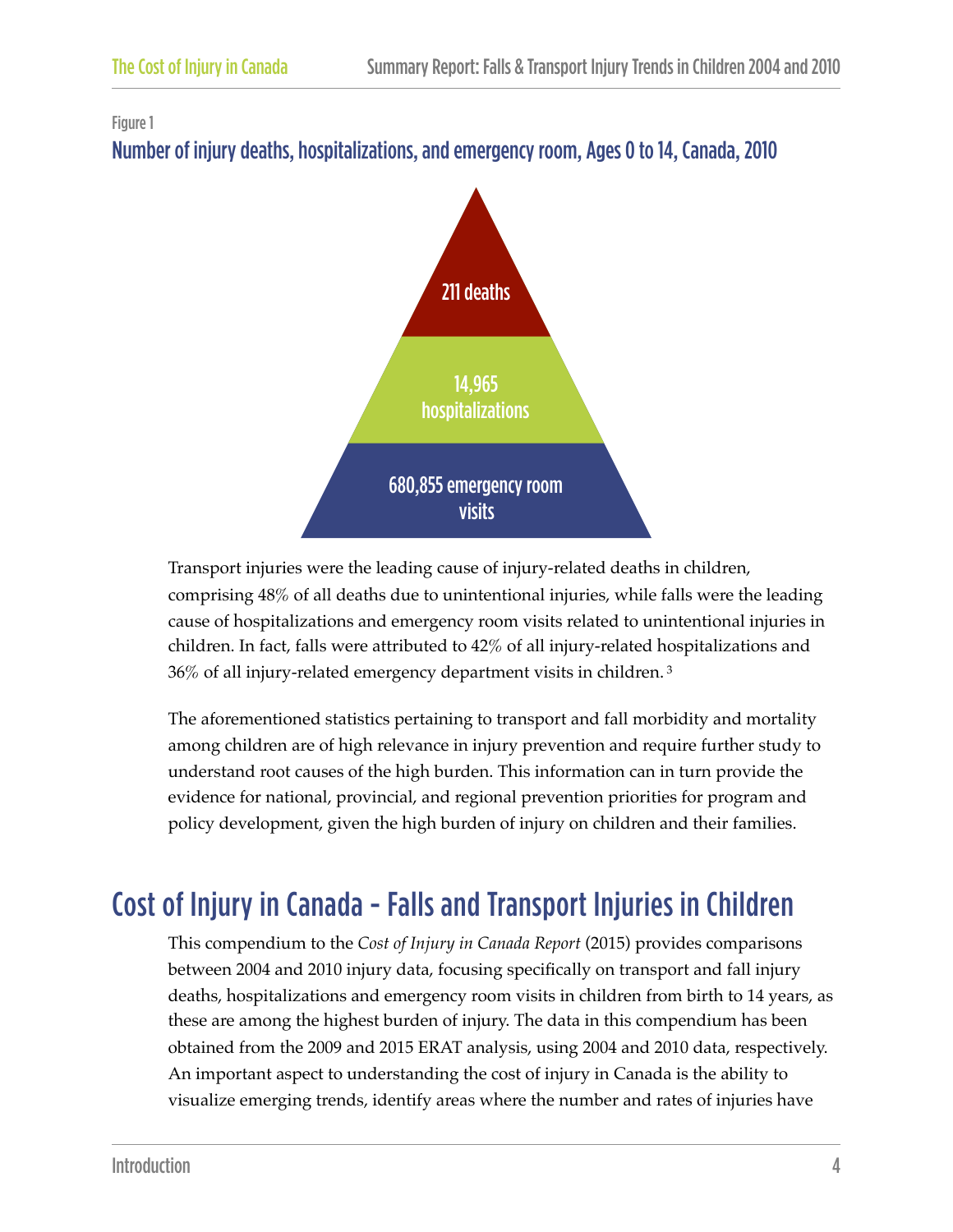changed and link this to reasons why these changes have occurred. Understanding all of these components can inform priorities, allow successes to be highlighted, as well as areas that require more attention and resources.

### Summary of Findings

- ❖ The unintentional injury mortality rate in children 0 to 14 years has decreased from 4.33 per 100,000 to 3.75 per 100,00 between 2004 and 2010.
- ❖ The combination of fall and transport related mortalities comprised 52% of the total unintentional injury-related mortality rate in children in 2004 and and 45% of the total unintentional injury-related mortality rate in children 2010.
- ❖ Children ages 10-14 had the highest number of transport-related fatalities in 2004 and 2010.
- ❖ The largest increase in mortality rate due to transport incidents between 2004 and 2010 was found in 0 to 4 year olds, where the percent change was 19%.
- ❖ In 2004 and 2010, the leading causes of hospitalizations and emergency room visits due to transport incidents were attributed to pedal cycle, MVC, and snowmobile/ ATV incidents.
- ❖ In 2004, most fall-related hospitalizations occurred in 10 to 14 year olds, however in 2010, children between the ages of 0 to 4 years of age experienced the most fallsrelated hospitalizations.

### GOOD PRACTICE RECOMMENDATIONS

The findings from this compendium have revealed notable trends in child injury, specifically in terms of transport and fall incidents. The significant injury burden among children has led researchers to recommend that child injury prevention be incorporated into broader child health strategies.2 Since the aforementioned may not always be feasible, the three E's of injury prevention are often prescribed as tools to establish "large scale changes in healthy public policy" and the creation of physical and social environments "which allow the safe behaviour to be the easy behaviour".6 Although the traditional three E approach has been critiqued for its' simplicity and limiting terms, it is important to consider them in their broadest context (See Figure 2).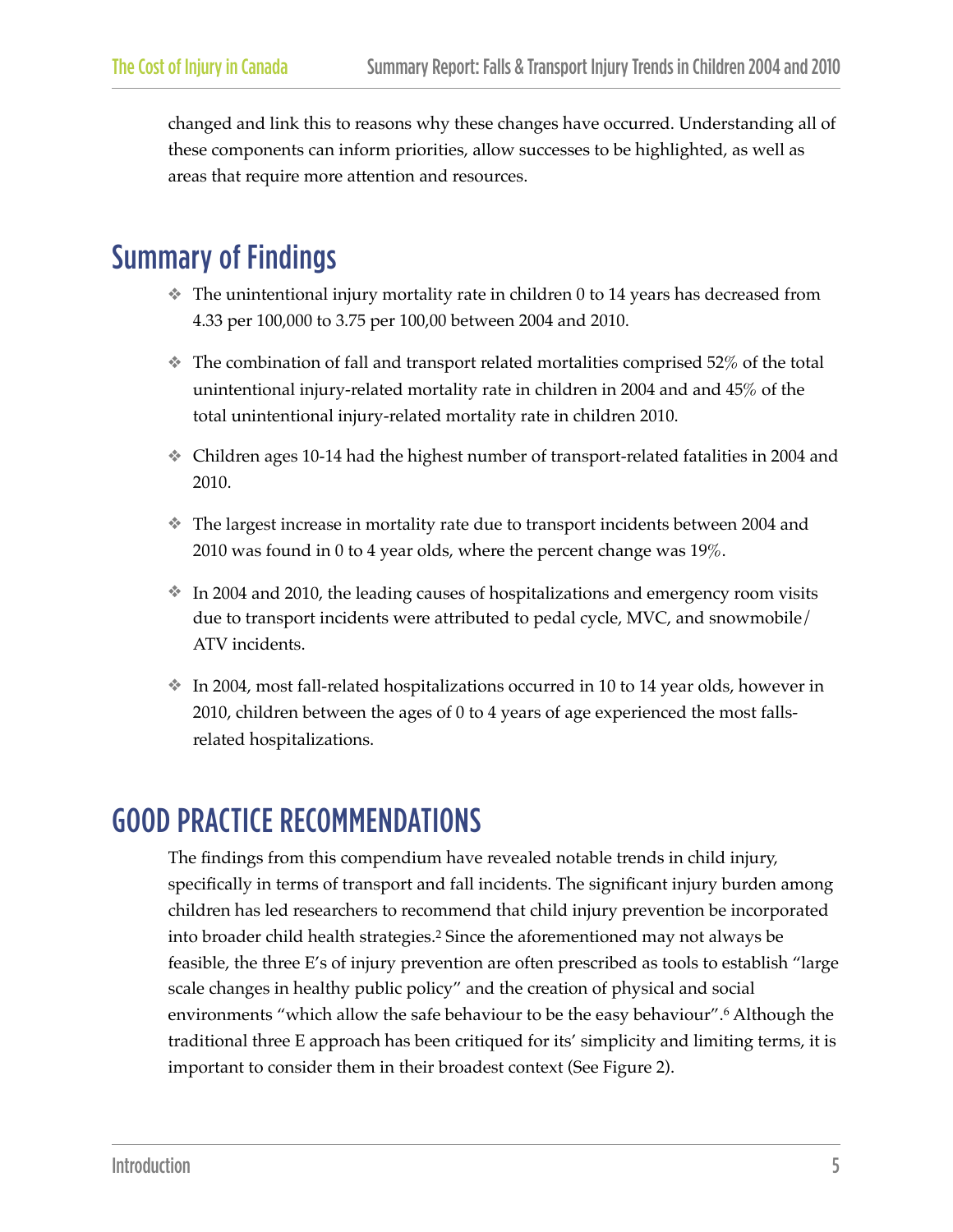#### Figure 2 Three E's of Injury Prevention



Subsequent to the fall and transport sections of the report will follow a series of good practice recommendations, for the injuries that have demonstrated the need for significant attention: motor vehicle collision and pedestrian-related fatalities, and pedal cycle and falls-related injuries*.* While the good practices prescribed in this compendium are general, it is important to keep in mind the developmental stages of children, which in turn denotes the type of injury risk they are exposed to. As children's abilities and skills change, so does their risk for injuries and the type of injury they may experience. It is thus imperative to identify and apply identify age-specific strategies, especially when targeting at-risk groups, such as those 0 to 4 years old, which experienced a 19 percent increase in age-specific injury-related mortality rates between 2004 and 2010.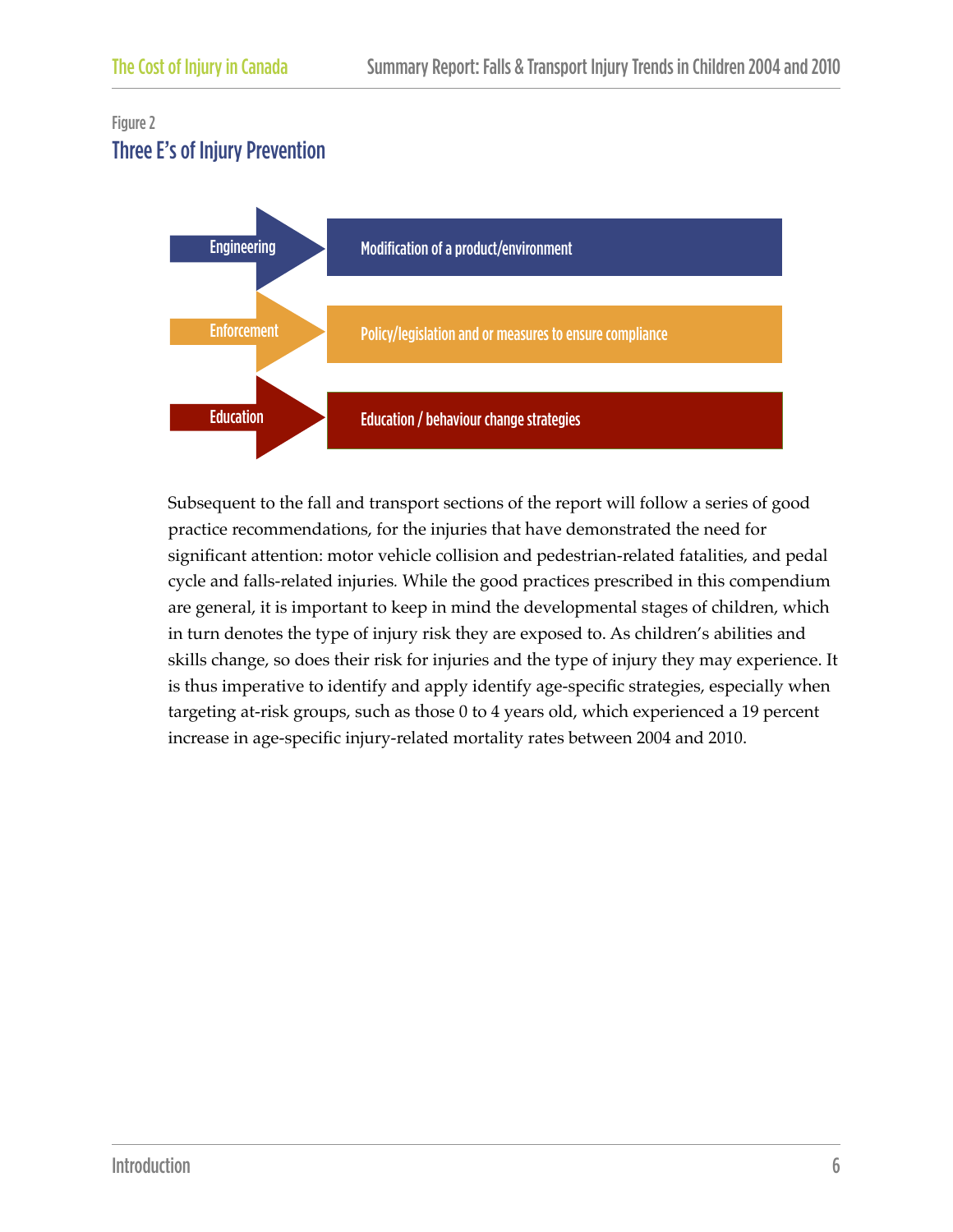# **Part 1: General Injury Statistics and Rates**

## Child and Youth Injury Burden Findings

To fully understand impact of the burden of fall and transport injuries in children, ages 0 to 14, it is imperative to understand the context of the general statistics and rates of deaths, hospitalizations and emergency room visits for *all* unintentional injuries.

Table 1 describes the total number of unintentional injury-related deaths, hospitalizations and emergency room visits in 2004 and 2010. While the total number of deaths and hospitalizations have decreased between 2004 and 2010, the number of emergency room visits attributed to unintentional injuries has increased, slightly. In 2010, children between the ages of 0 to 4 had the highest number of emergency room visits, followed by 10 to 14 year olds and 5 to 9 year olds, respectively. These findings are consistent with the findings from the Canadian Institute of Health Information (CIHI), where it was found that children younger than five accounted for the highest proportion of emergency room visits in 2010. 5

Table 1

Unintentional injury deaths, hospitalizations, and emergency room visits among children ages 0-14, 2004 and 2010

| Year | <b>Deaths</b> | <b>Hospitalizations</b> | <b>ER Visits</b> |
|------|---------------|-------------------------|------------------|
| 2004 | 247           | 19,783                  | 666,325          |
| 2010 | 211           | 15,606                  | 682,950          |

Table 2 below provides age-specific mortality rates for unintentional injuries among children per 100,000 population. While the age-specific mortality rate has decreased between 2004 and 2010, the differences in the size of the reference populations should be noted.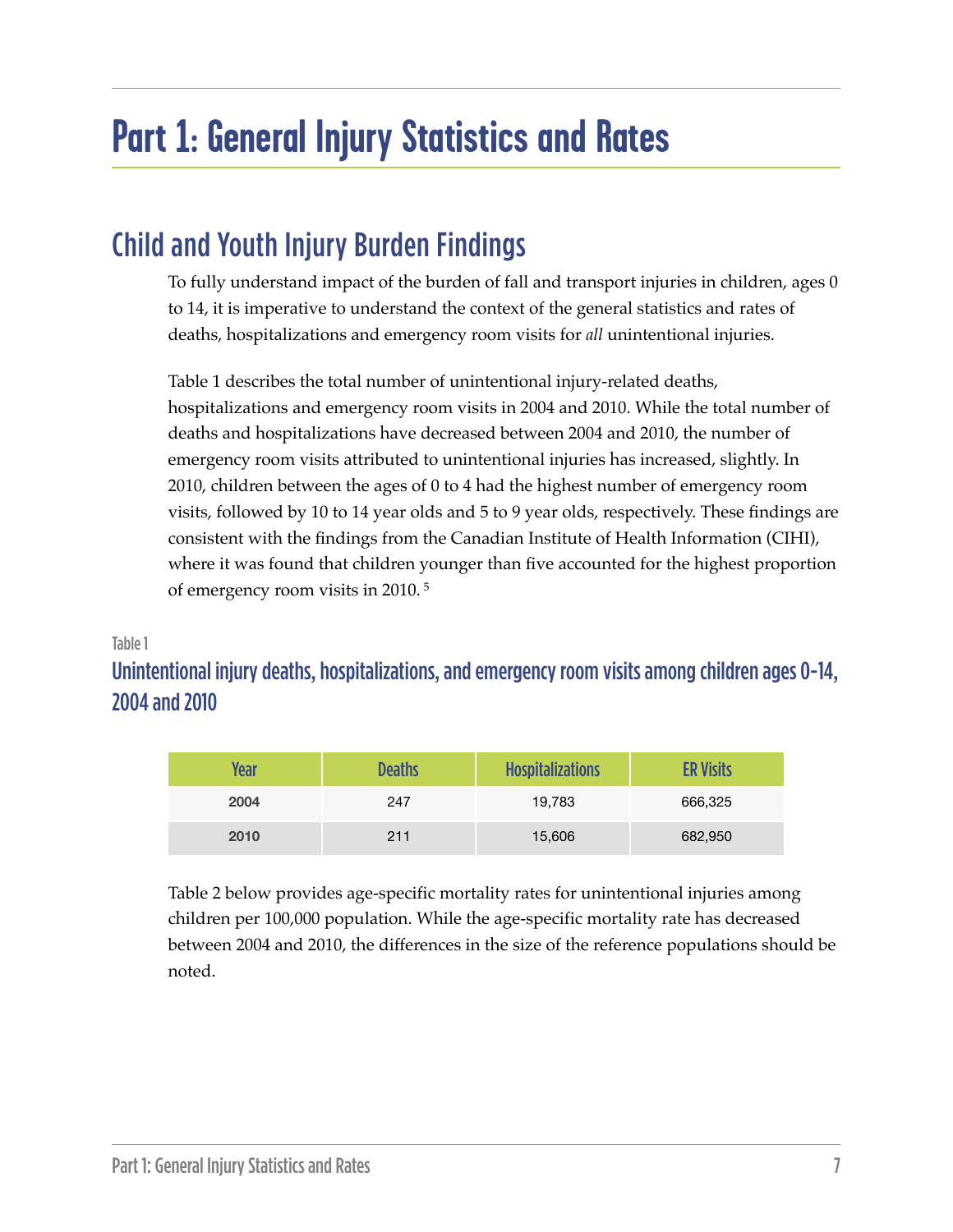#### Table 2

#### Age-specific mortality rates for unintentional injury among children ages 0-14, 2004 and 2010

| Year | <b>Deaths</b> | <b>Reference Population</b><br>$\frac{1}{2}$ (ages 0-14) | <b>Age-Specific Mortality Rate</b><br>(per 100,000) |
|------|---------------|----------------------------------------------------------|-----------------------------------------------------|
| 2004 | 247           | 5,701,187                                                | 4.33                                                |
| 2010 | 211           | 5,624,472                                                | 3.75                                                |

When analyzed by age category, the age-specific injury-related mortality rates in 0 to 4 year olds (Figure 3) increased by 19% between 2004 and 2010, from 5.16 per 100,000 to 6.14 per 100,000. Conversely, there was a decrease in mortality rate by 43% and 29% for 5-9 year olds and 10-14 year olds, respectively.

#### Figure 3 Age specific, injury-related mortality rates, 2004 and 2010, ages 0-14

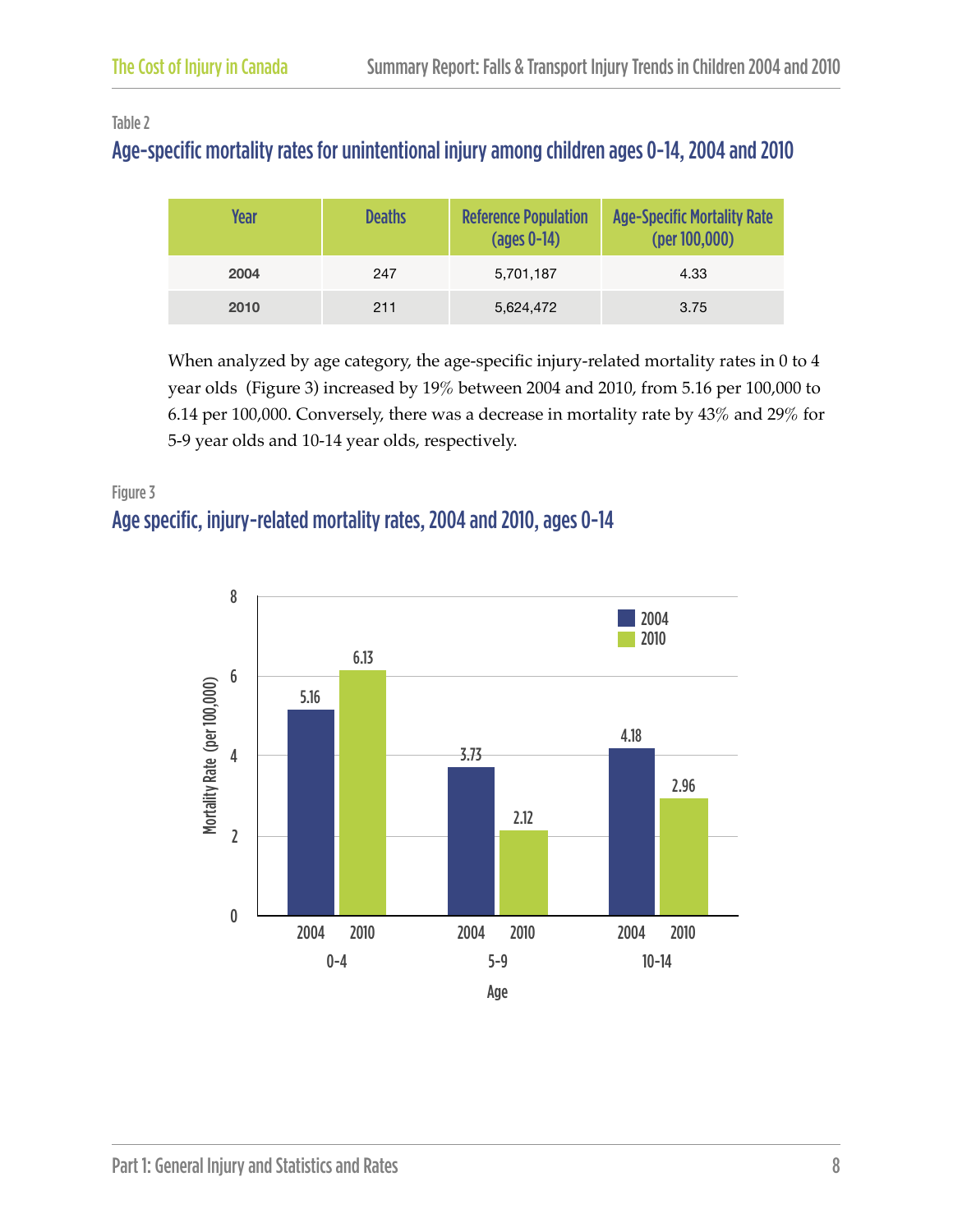# **Part 2: Transport and Fall-Specific Injury Statistics**

The following section provides statistics specific to transport and fall injuries, demonstrating the changes between 2004 and 2010. When examining the age-specific mortality rates for transport and falls in Table 4 and Figure 4, it is evident that transport incidents result in a more notable mortality rate than falls, due to the severity of transport injuries compared to falls (in Canadian children).

#### Table 4

#### Transport, Falls and Combined Age-Specific Mortality Rate, Ages 0-14, 2004-2010

| Year | <b>Reference</b><br><b>Population</b><br>$\left( \text{ages } 0\negmedspace -14 \right)$ | <b>Transport Mortality Rate</b><br>$(per\,100,000)$ | <b>Falls Mortality Rate</b><br>(per 100,000) | <b>Combined Mortality</b><br>Rate (per 100,000) |
|------|------------------------------------------------------------------------------------------|-----------------------------------------------------|----------------------------------------------|-------------------------------------------------|
| 2004 | 5,701,187                                                                                | 2.00                                                | 0.25                                         | 2.25                                            |
| 2010 | 5,624,472                                                                                | 1.60                                                | 0.09                                         | 1.69                                            |

#### Figure 4

#### Fall and transport compared to unintentional injury mortality rate, 2004 and 2010, ages 0-14

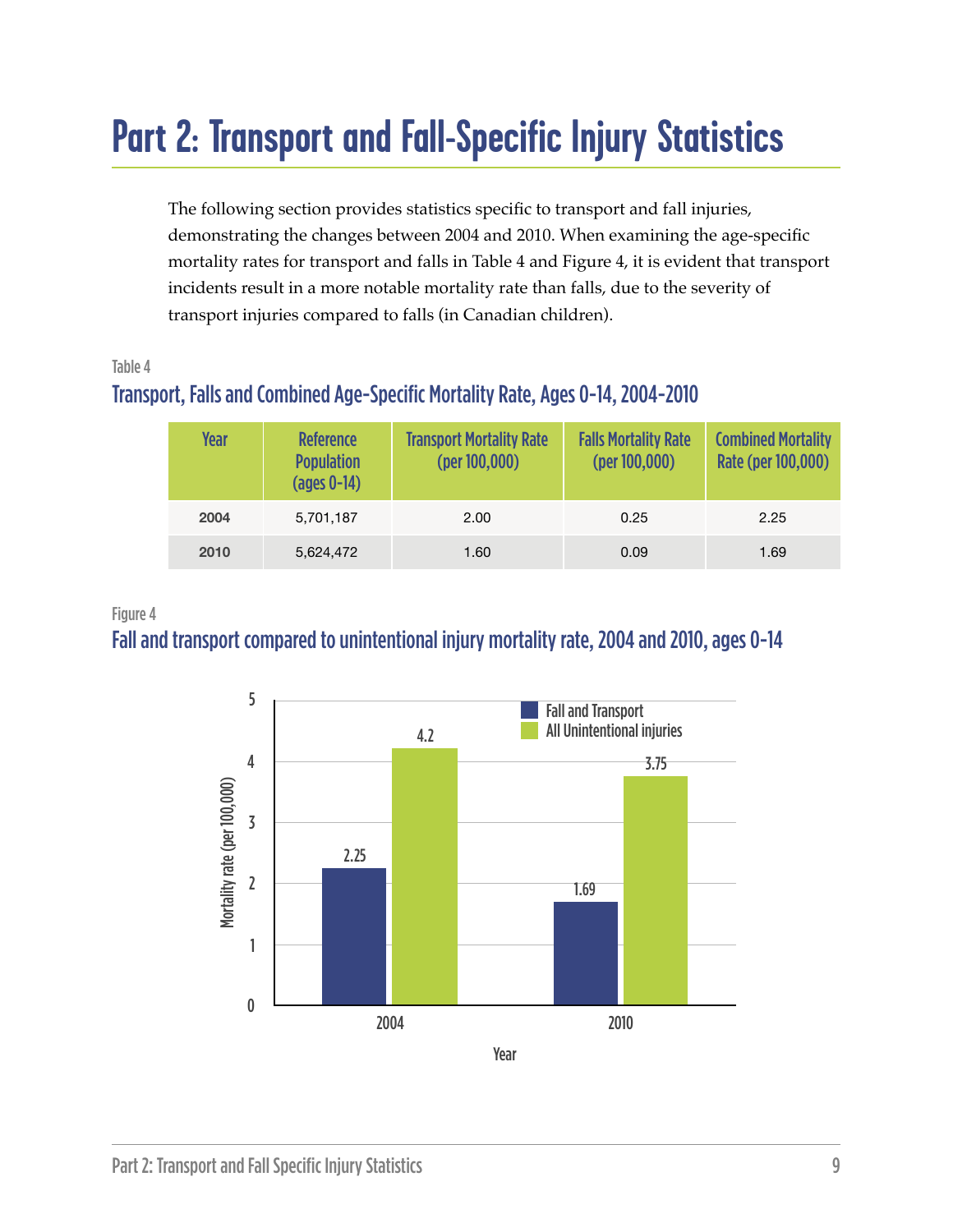However, when combining fall and transport incidents, and comparing this to the data from Table 1, it is evident that the combination of fall and transport related mortalities comprised 52% of the total unintentional injury-related mortality rate in children in 2004 and and 45% of the total unintentional injury-related mortality rate in children 2010.

#### i) Transport-Related Injury Statistics

For the purpose of this report, the ERAT data categorizes transport injuries by relevant ICD-10 codes related to external mortality in terms of:

- ❖ pedestrian,
- ❖ pedal cycle,
- ❖ motor vehicle,
- ❖ snowmobile/ATV

It is important to note that this is not an exhaustive list of classifications. The following is a summary of findings and trends related to transport-related deaths, hospitalizations and emergency room visits between 2004 and 2010. A more detailed summary of findings can found in Appendix A, which provides data based on injury type, year and age category.

#### **Mortality**

As evident in Figure 5 below, pedestrian, pedal cycle, and motor vehicle collision (MVC) fatalities increased in 0 to 4 year olds between 2004 and 2010, yet decreased in the other age categories.



#### Figure 5 Transport-Related Mortality, 2004 and 2010, Ages 0-14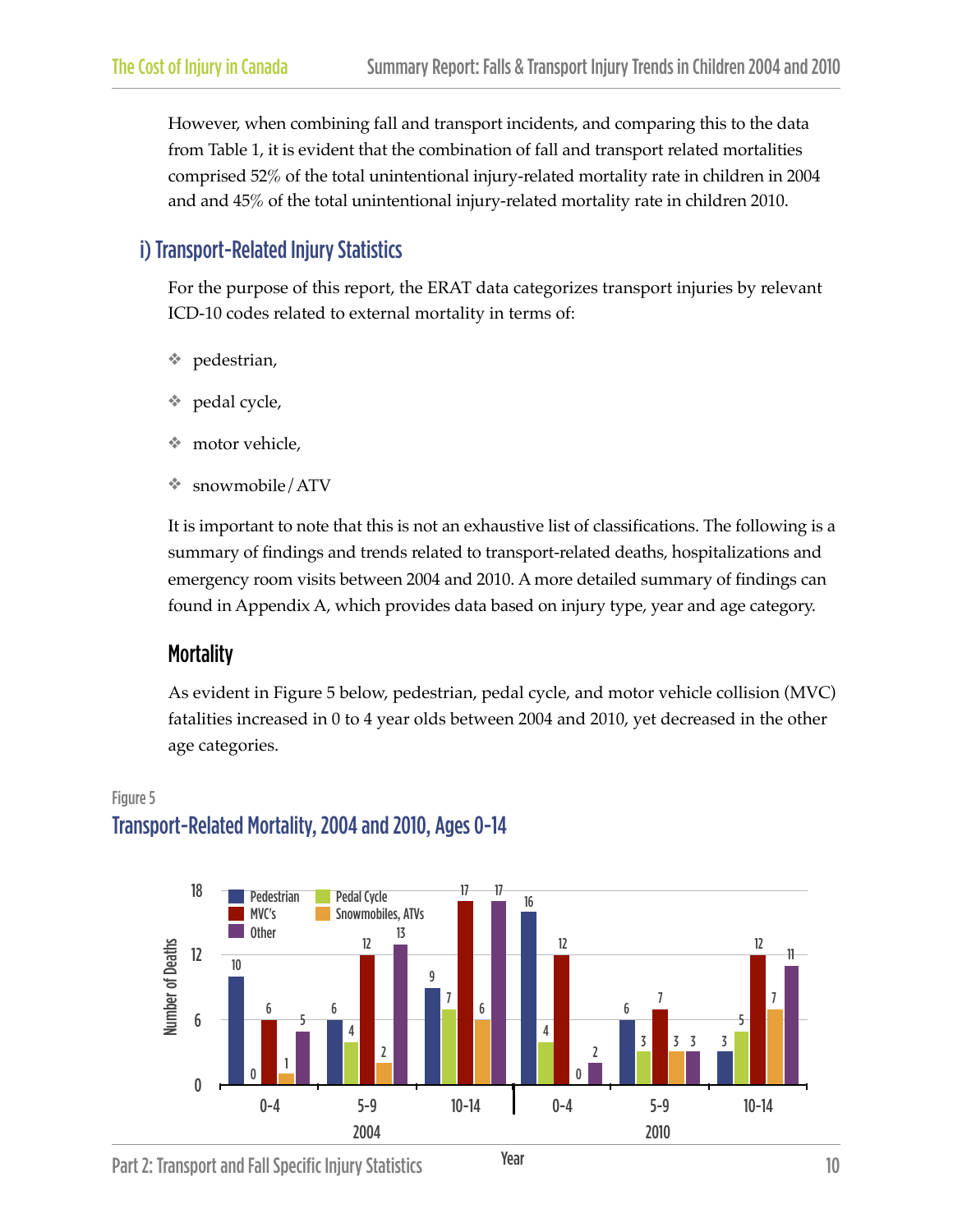However, snowmobile and ATV-related fatalities increased in 10 to 14 year olds. Of all age groups seen below, those ages 0 to 4 had the highest number of pedestrian fatalities in 2004 and 2010. Of the remaining categories, youth between the ages of 10 to 14 had the highest number of transport-related fatalities in 2004 and 2010, with specifically MVC-related fatalities.

Figure 6 below describes the changes in age-specific transport-related mortality rate between 2004 and 2010. The largest increase in mortality rate due to transport incidents between 2004 and 2010 was found in 0 to 4 year olds, where the percent change was 39%. In 5-9 year olds and 10-14 year olds, there was a decrease in mortality rate between 2004 and 2010 by 37% and 27% respectively.

#### Figure 6



#### Transport-Related Age-Specific Mortality Rate, Ages 0-14, 2004 and 2010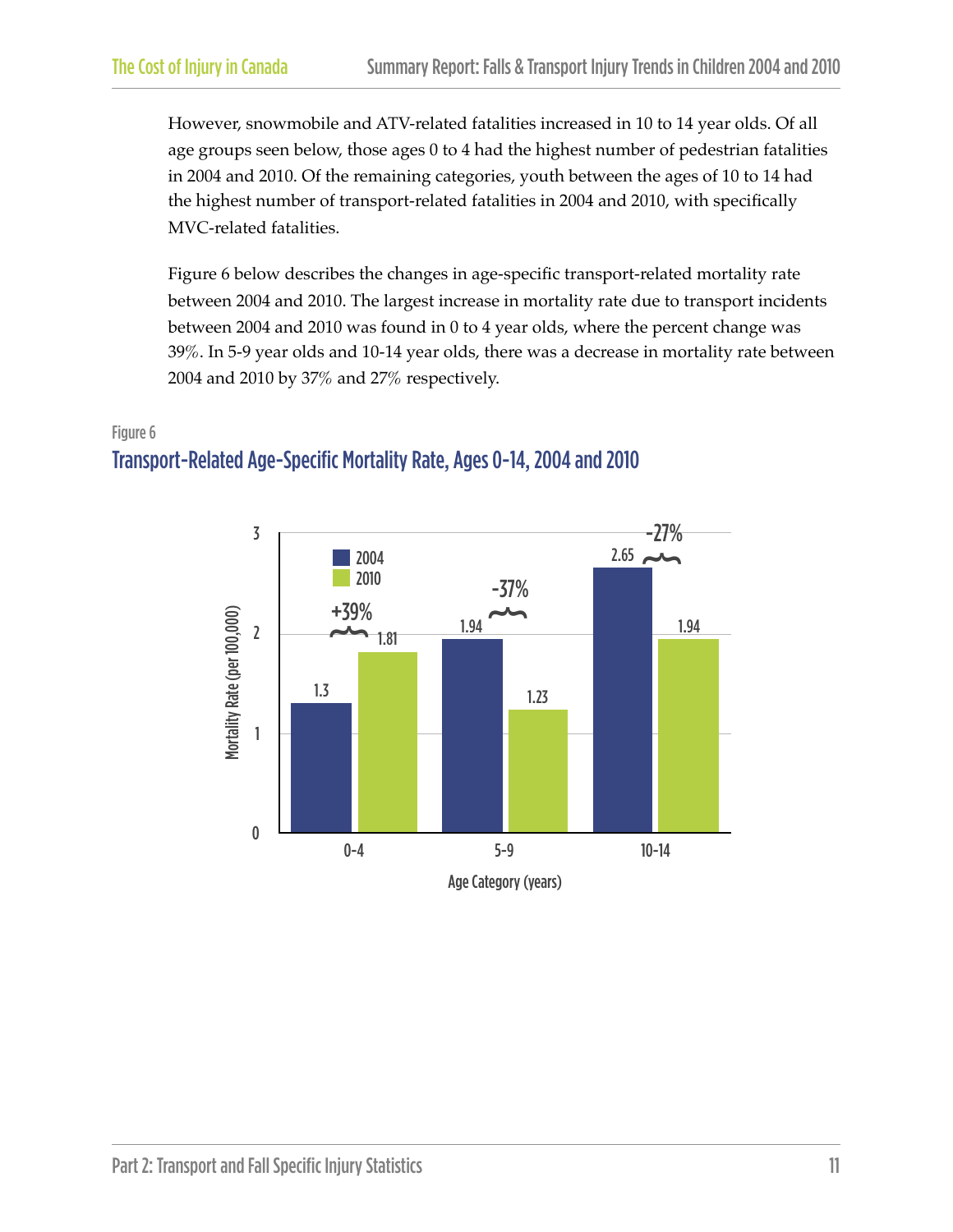## Good Practice Recommendations: MVC-Related Fatalities

As the leading cause of fatality in children, good practice recommendations for passenger safety are imperative. In addition to seatbelt and restraint use, which can lead to decreases in death and injury (24, 47-52), there are a number of practices that can be adopted to help reduce MVC fatalities.

| <b>Type of</b><br><b>Recommendation</b> | <b>Evidence</b>                                                                                                                                                                                                          | <b>Implementation</b>                                                                                                                                                                                                                                                                                                                                                                                                                     |
|-----------------------------------------|--------------------------------------------------------------------------------------------------------------------------------------------------------------------------------------------------------------------------|-------------------------------------------------------------------------------------------------------------------------------------------------------------------------------------------------------------------------------------------------------------------------------------------------------------------------------------------------------------------------------------------------------------------------------------------|
| <b>Engineering</b>                      | ◆ Child passenger restraints<br>result in decreases in death<br>and injury 35-38                                                                                                                                         | * Keeping a child in rear-facing restraints for longer has been<br>shown to increase protection by 3 to 5 times <sup>39,40</sup><br><sup><math>*</math></sup> In children ages 4 to 7, booster seats can reduce the risk of<br>experiencing a significant injury during a crash by 59% <sup>41-45</sup><br>❖ Enhancing parental knowledge and restraint availability,<br>accessibility, cost and ease of use impacts uptake <sup>46</sup> |
|                                         | ◆ Rear seating position is the<br>safest place for child<br>passengers41, 48-50                                                                                                                                          | $\bullet$ By placing children in the rear row(s) of the vehicle, their risk<br>for injury decreases by one half to two thirds <sup>50</sup><br>❖ Efforts to encourage rear-seating position should target<br>parents' experiences of pressure to allow their children to sit in<br>front seats and provide realistic risk perception and strategies<br>that impact decision making <sup>51,52</sup>                                       |
| <b>Enforcement</b>                      | * Restraint and seatbelt<br>legislation, alongside<br>enforcement of child<br>restraint legislation 47, 53, 55                                                                                                           | Level of enforcement will increase usage, thereby impacting<br>effectiveness <sup>54</sup><br>* Legislation is most effective when accompanied by educational<br>efforts <sup>54</sup>                                                                                                                                                                                                                                                    |
|                                         | * Community-wide, multi-<br>pronged intervention<br>combining dissemination<br>of child passenger restraint<br>safety information with<br>enforcement campaigns<br>leads to increased use of<br>restraints 46, 47, 53    | Successful intervention components include long-term<br>strategy, focused leadership, multi-agency collaboration, and<br>selecting appropriate targeting and timing techniques <sup>14</sup><br>* Enforcement campaigns supported by school-based<br>promotional tactics have demonstrated increases in seat belt<br>use <sup>46</sup>                                                                                                    |
| <b>Education</b>                        | * Community-wide, multi-<br>pronged intervention<br>combining child passenger<br>restraint distribution,<br>loaner programs or<br>incentives with educational<br>programs leads to<br>increased use <sup>46, 47,53</sup> | Successful intervention components include long-term<br>strategy, focused leadership, multi-agency collaboration, and<br>selecting appropriate targeting and timing techniques <sup>14</sup><br>Selecting a reliable, well-established and well-informed<br>organization is required to successfully run a loaner program <sup>46</sup>                                                                                                   |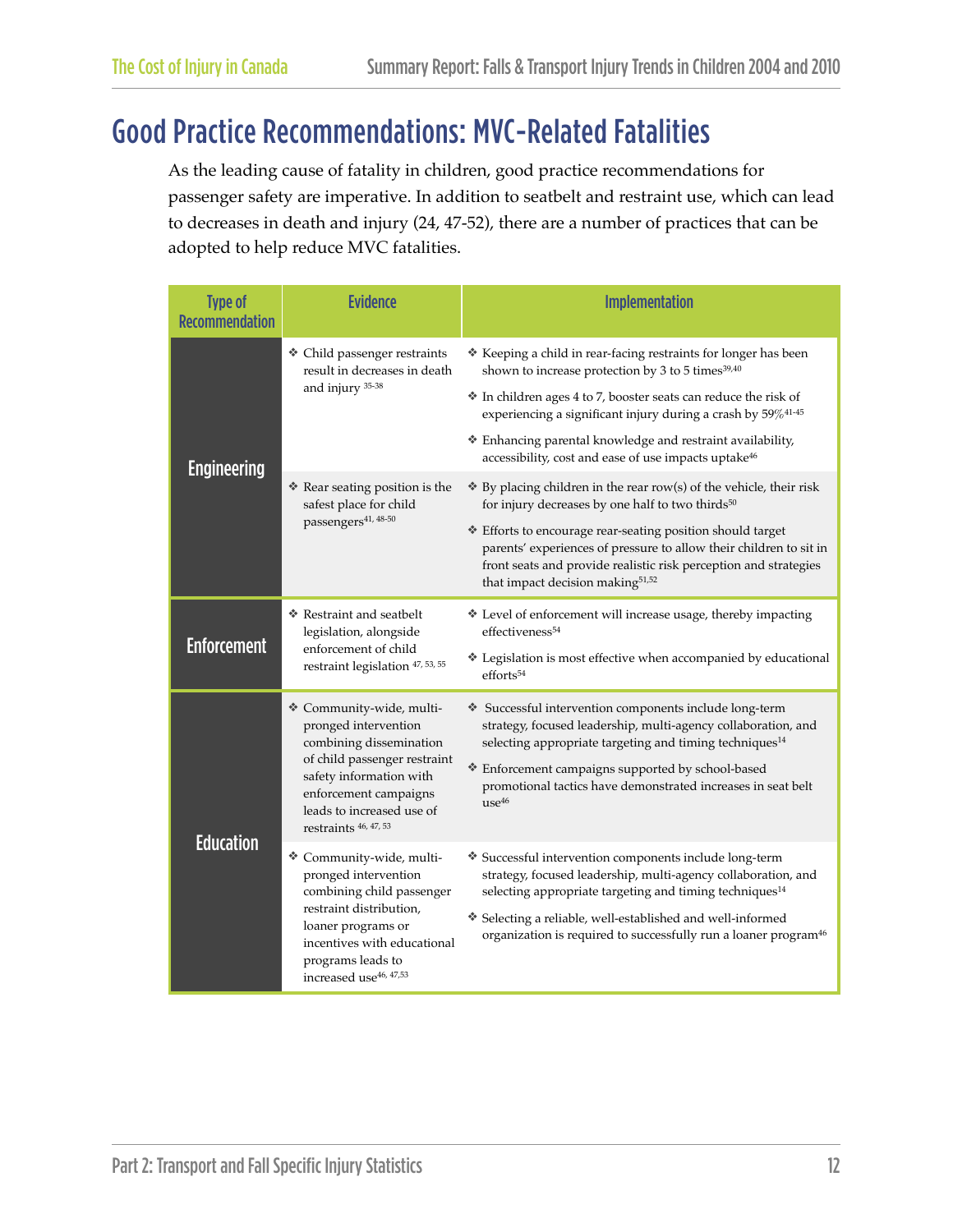## Good Practice Recommendations: Pedestrian-Related Fatalities

After motor vehicle collisions, pedestrian injuries resulted in the most transport-related fatalities among children in 2004 and 2010, emphasizing the need to implement good practices to improve child pedestrian safety.

| <b>Type of Recommendation</b> | <b>Evidence</b>                                                                                                                                                     | <b>Implementation</b>                                                                                                                                                                                                                                                                                                                        |  |  |
|-------------------------------|---------------------------------------------------------------------------------------------------------------------------------------------------------------------|----------------------------------------------------------------------------------------------------------------------------------------------------------------------------------------------------------------------------------------------------------------------------------------------------------------------------------------------|--|--|
| <b>Engineering</b>            | * Area-wide engineering<br>solutions and traffic calming<br>measures are a cost-effective<br>way in which to reduce child<br>pedestrian injuries. <sup>712</sup>    | * Examples include pedestrian facilities and/or<br>traffic calming infrastructure <sup>712</sup><br><sup>*</sup> Traffic calming has shown accident savings of<br>60% in 30km/h zones <sup>19</sup><br>* Can be more effective when supported by<br>educational and enforcement activities <sup>13</sup>                                     |  |  |
|                               | * Vehicular modifications appear<br>to reduce the risk of pedestrian<br>fatalities. <sup>12 20</sup>                                                                | * Modifications to the front of vehicle design that<br>account for children result in reduced number of<br>child pedestrian fatalities <sup>20</sup>                                                                                                                                                                                         |  |  |
| <b>Enforcement</b>            | ◆ Legislation/policy that reduces<br>vehicle speeds in residential<br>areas can reduce injuries and<br>changes in driver behaviour.7                                | $*$ In the United Kingdom, by introducing 32km/k<br>speed limit zones in residential areas, a 70%<br>reduction in fatal child pedestrian accidents was<br>witnessed. <sup>21</sup><br>* Level of enforcement and pairing legislation <sup>22 23</sup><br><sup>24</sup> with educational activities increases<br>effectiveness. <sup>13</sup> |  |  |
| <b>Education</b>              | Community-based education<br>and/or advocacy programs to<br>prevent pedestrian injuries in<br>children 0-14 can reduce in a<br>reduction of injuries. <sup>25</sup> | * Comprehensive programs which incorporate<br>educational, social, and environmental<br>strategies, community commitment and resource<br>provision are the most successful. <sup>25</sup>                                                                                                                                                    |  |  |
|                               | * Pedestrian skills training leads<br>to improved child pedestrian<br>crossing skills. <sup>12</sup>                                                                | * Multi-faceted programs which incorporate<br>parental involvement are the most successful. <sup>12</sup>                                                                                                                                                                                                                                    |  |  |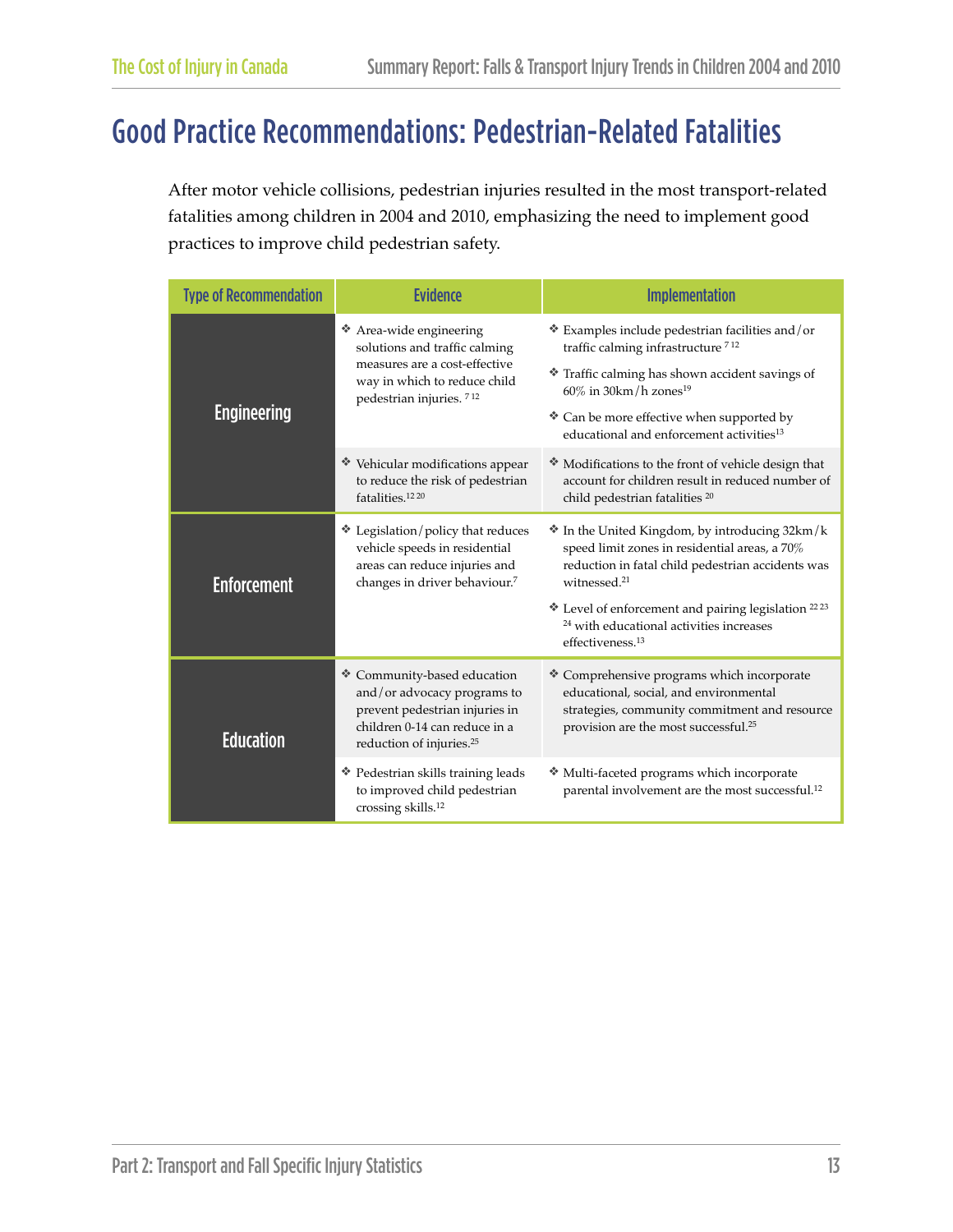## Hospitalizations and Emergency Room (ER) Visits

In 2004 and 2010, the leading causes of hospitalization and emergency room (ER) visits due to transport incidents were attributed to pedal cycle, MVC, and snowmobile/ATV incidents. The highest number of ER visits in 2004 and 2010 were attributed to pedal cycle incidents decreasing by 34% from 28,055 in 2004 to 18,332 in 2010.

From Figure 6 below, a few general statements can be extrapolated. Overall, the number of hospitalizations and emergency room visits for transport incidents have decreased from 2004 to 2010. This shows promise in terms of transport-related prevention efforts and policy implementation. The only numbers which do not appear to have significantly decreased are number of hospitalizations and emergency room visits due to snowmobile or ATV incidents, which roughly stayed the same in 2004 and 2010.

#### Figure 6 Transport-Related Hospitalizations and ER Visits by Cause, Ages 0-14, 2004-2010

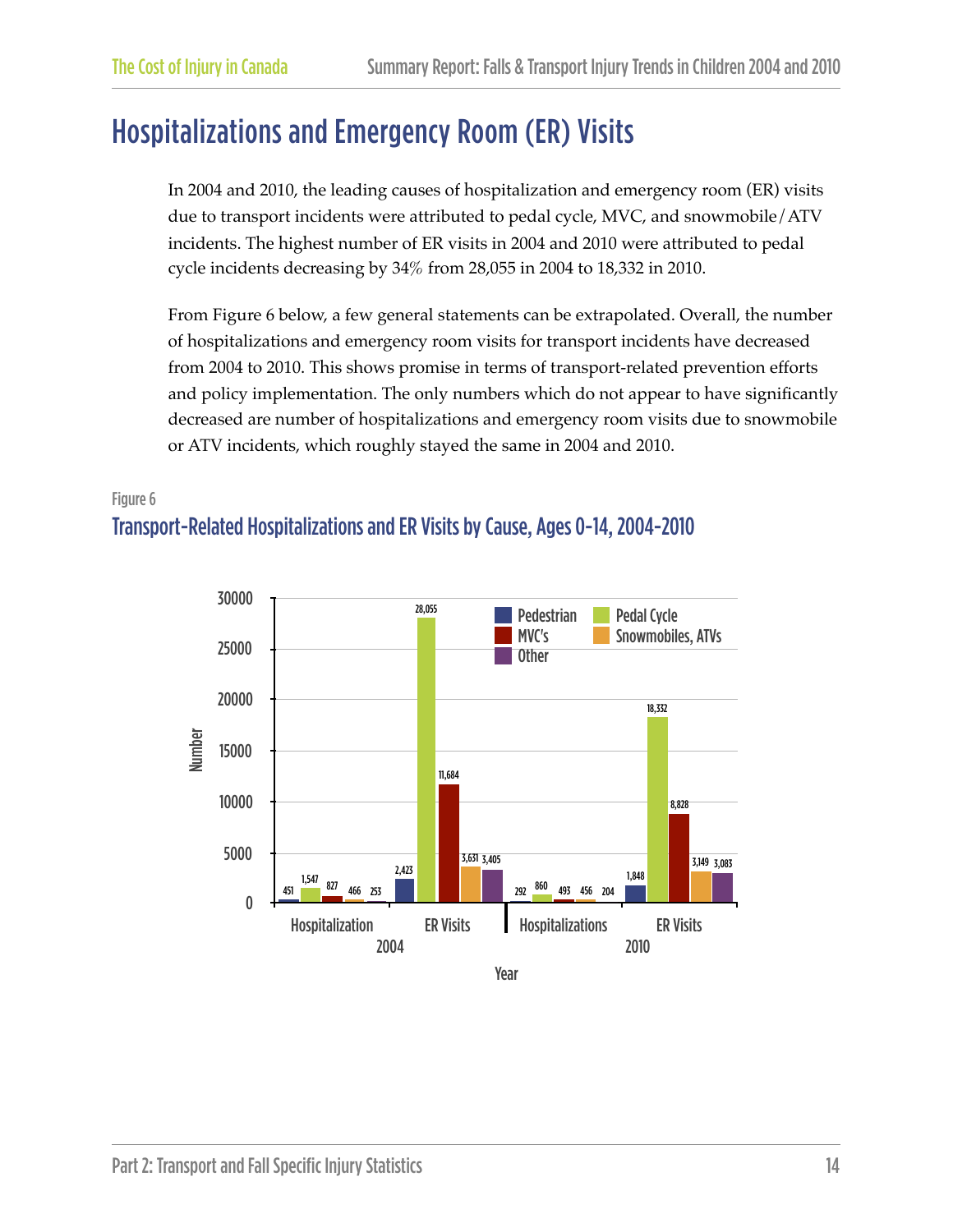### Good Practice Recommendations Pedal Cycle-Related Injuries

As the leading cause of hospitalizations and emergency room (ER) visits due to transport incidents in 2004 and 2010, these numbers suggest the implementation of good practice for child cyclist safety. As evidence has repeatedly demonstrated, the use of bicycle helmets leads to a reduction in injuries – a correctly fitted bicycle helmet can reduce the risk of head and brain injury by as much as  $85\%$ .<sup>789</sup>

| <b>Type of</b><br><b>Recommendation</b> | <b>Evidence</b>                                                                                    | <b>Implementation</b>                                                                                                                                                                                                                                      |  |  |  |
|-----------------------------------------|----------------------------------------------------------------------------------------------------|------------------------------------------------------------------------------------------------------------------------------------------------------------------------------------------------------------------------------------------------------------|--|--|--|
|                                         | * Use of bicycle helmets leads to<br>reduction in injuries. <sup>789</sup>                         | * Imperative to enhance parental knowledge to ensure<br>proper helmet use. <sup>10</sup><br>* Address barriers such as helmet availability,                                                                                                                |  |  |  |
| <b>Engineering</b>                      |                                                                                                    | accessibility and cost by reducing the costs of<br>helmets <sup>10</sup> through give-away programs and<br>discounts. <sup>11</sup>                                                                                                                        |  |  |  |
|                                         | * Area-wide engineering solutions<br>and traffic calming measures can                              | ❖ Examples include speed reduction zones <sup>7</sup> , cycling<br>lanes and pathways <sup>12</sup>                                                                                                                                                        |  |  |  |
|                                         | reduce child cyclist injuries. <sup>7</sup>                                                        | Can be more effective when supported by<br>educational and enforcement activities <sup>13</sup>                                                                                                                                                            |  |  |  |
|                                         | * Community-based approaches,<br>such as education and or advocacy<br>programs around child helmet | * Develop a long-term strategy grounded in effective<br>leadership, collaboration, grassroots and targeted<br>approaches <sup>14</sup>                                                                                                                     |  |  |  |
|                                         | wearing can lead to increased<br>helmet use. <sup>12 14 15 16</sup>                                | Target contextual and upstream factors, including<br>socioeconomic status (SES) through the provision of<br>free helmets and parental participation <sup>15</sup>                                                                                          |  |  |  |
| <b>Education</b>                        | * Cycling skills training<br>demonstrates increased<br>knowledge and improved riding               | * Children require the necessary cognitive and motor<br>skills, knowledge about traffic rules and signs in<br>order to ride safely <sup>17</sup>                                                                                                           |  |  |  |
|                                         | skills in children who received<br>training. $12$                                                  | <sup>*</sup> Introducing comprehensive programs which<br>incorporate multiple elements, such as helmet<br>education, traffic rules, safety guidelines, on-bike<br>training <sup>12</sup> , and parental involvement show the most<br>promise <sup>18</sup> |  |  |  |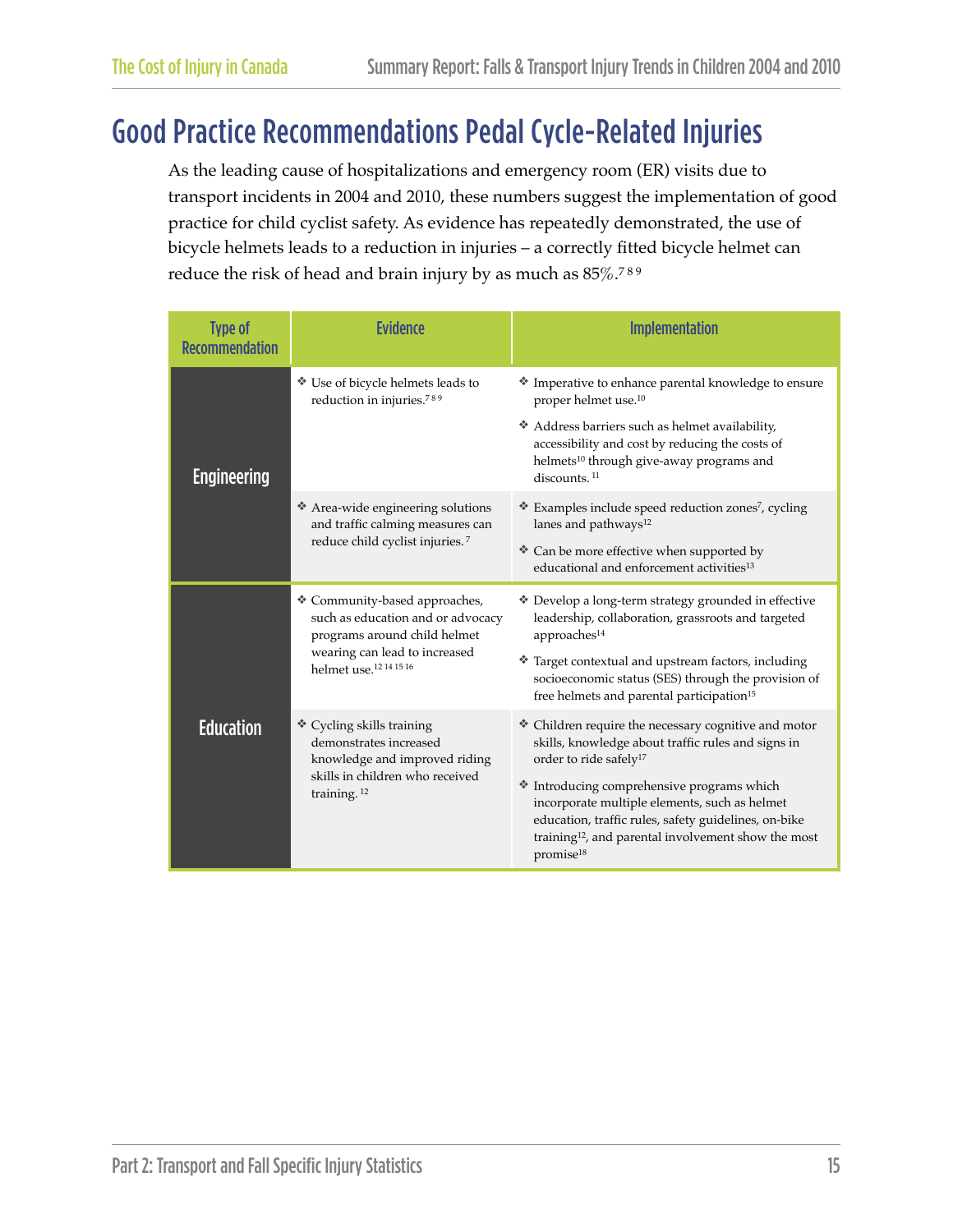#### ii) Fall-Related Injury Statistics

For the purpose of this report, the ERAT data categorizes fall injuries by relevant ICD-10 codes related to external mortality:

- ❖ on the same level, from skates/skis/boards/blades,
- ❖ from furniture,
- ❖ in playgrounds,
- ❖ on stairs,
- ❖ from ladders/scaffolding,
- ❖ from diving, and
- ❖ other.

The following is a summary of findings and trends related to falls-related deaths, hospitalizations and emergency room visits between 2004 and 2010. A detailed summary of findings can be found in Appendix B, which provides data based on injury type, year, and age category.

#### **Mortality**

Figure 8 below describes the changes in age-specific fall-related mortality rate, which should be noted as quite low to begin with. The highest mortality rate is seen in 0 to 4 year olds in both 2004 and 2010, with causes attributed to falls from stairs, same level, skis/boards/blades, ladders/scaffolding and other. The data demonstrates that the major burden with fall injuries is not associated with mortality, but rather with hospitalizations and emergency room visits. Falling is a normal part of the way a child develops and interacts with his or her environment. Most often, falls among children are non-fatal but rather pose a significant burden on health care facilities, including emergency departments. These trends are reflective on a global scale in most highincome countries, with falls comprising the leading type of injury resulting in hospitalization or emergency room visits.<sup>56</sup>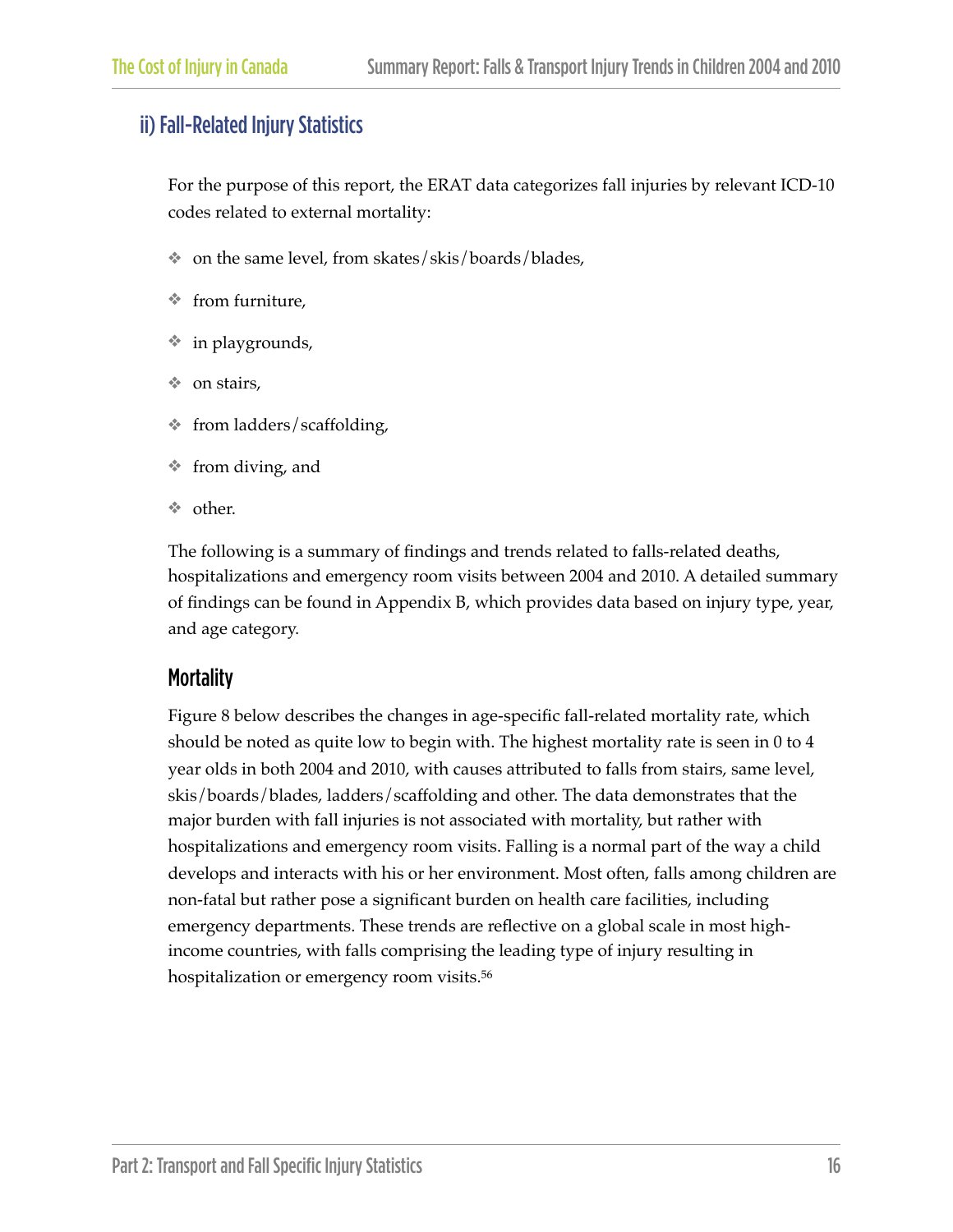#### Figure 8 Falls-Related Age-Specific Mortality Rate, Ages 0-14, 2004-2010



#### Hospitalizations

Figure 9 below describes the age distribution of fall-related hospitalizations in 2004 and 2010, in children between the ages of 0-14.



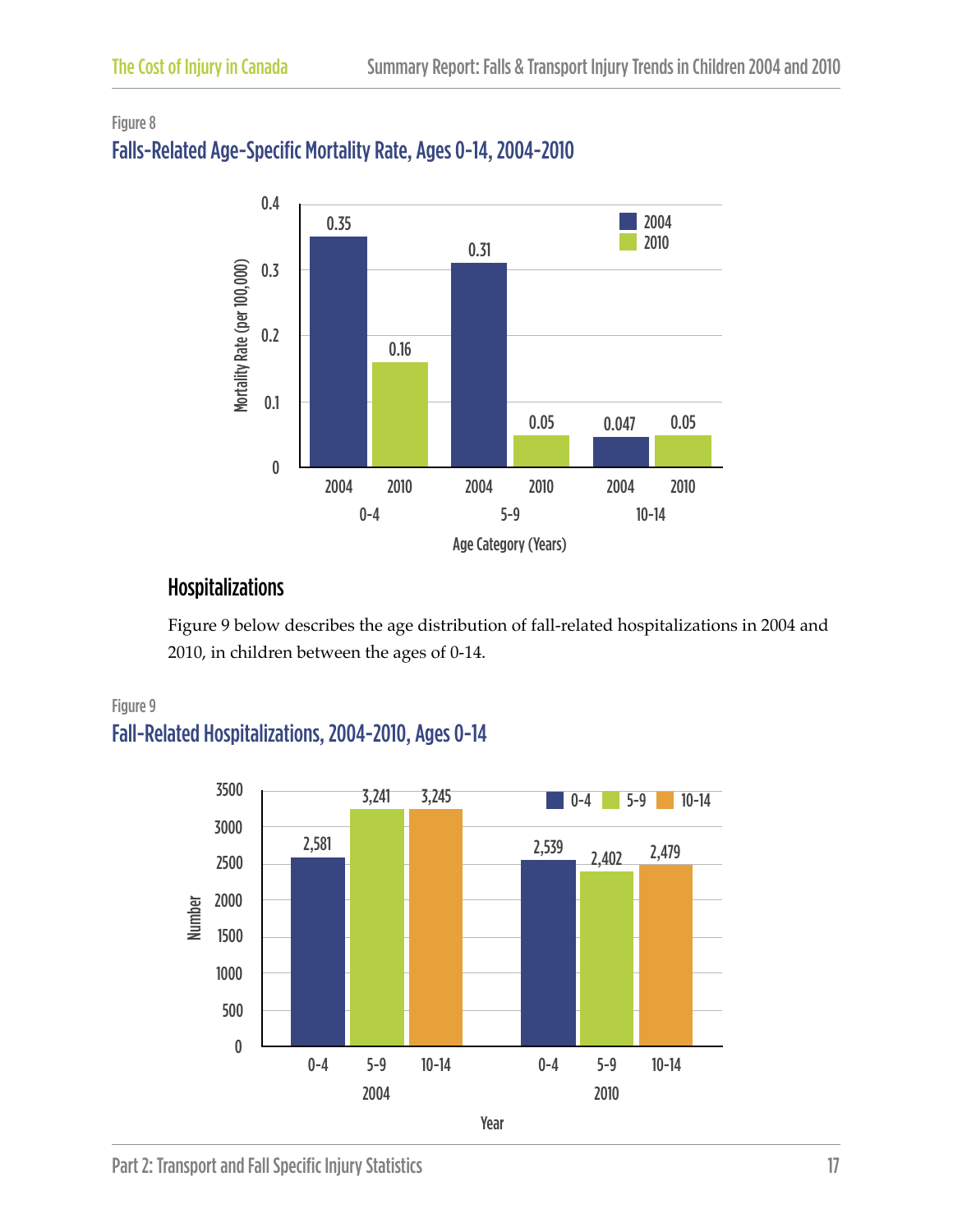In 2004, the most falls-related hospitalizations occurred in 10 to 14 year olds, totalling 3,245 hospitalizations, followed closely by 5 to 9 year olds (3,241) and 0 to 4 year olds (2,581). In 2010, children between the ages of 0 to 4 years of age experienced the most falls-related hospitalizations 2,539, followed by 10 to 14 year olds (2,479) and 5 to 9 year olds (2,402).

Table 7 and Figure 10 below depict the number of hospitalizations due to fall-related incidents by fall type between 2004 and 2010.

#### Table 7

#### Number of Hospitalizations due to Falls-Related Incidents, 2004-2010, Ages 0-14

| <b>Description</b>                      | 2004  | 2010  |
|-----------------------------------------|-------|-------|
| Falls on the same level                 | 1,591 | 814   |
| Falls from skates, skis, boards, blades | 1,055 | 812   |
| <b>Falls from furniture</b>             | 978   | 954   |
| <b>Falls in playgrounds</b>             | 1,582 | 1,553 |
| <b>Falls on stairs</b>                  | 599   | 431   |
| Falls from ladders / scaffolding        | 49    | 30    |
| <b>Diving</b>                           | 27    | 28    |
| <b>Other</b>                            | 9,067 | 7,020 |

#### Figure 10

#### Number of Hospitalizations due to Falls-Related Incidents, 2004-2010, Ages 0-14

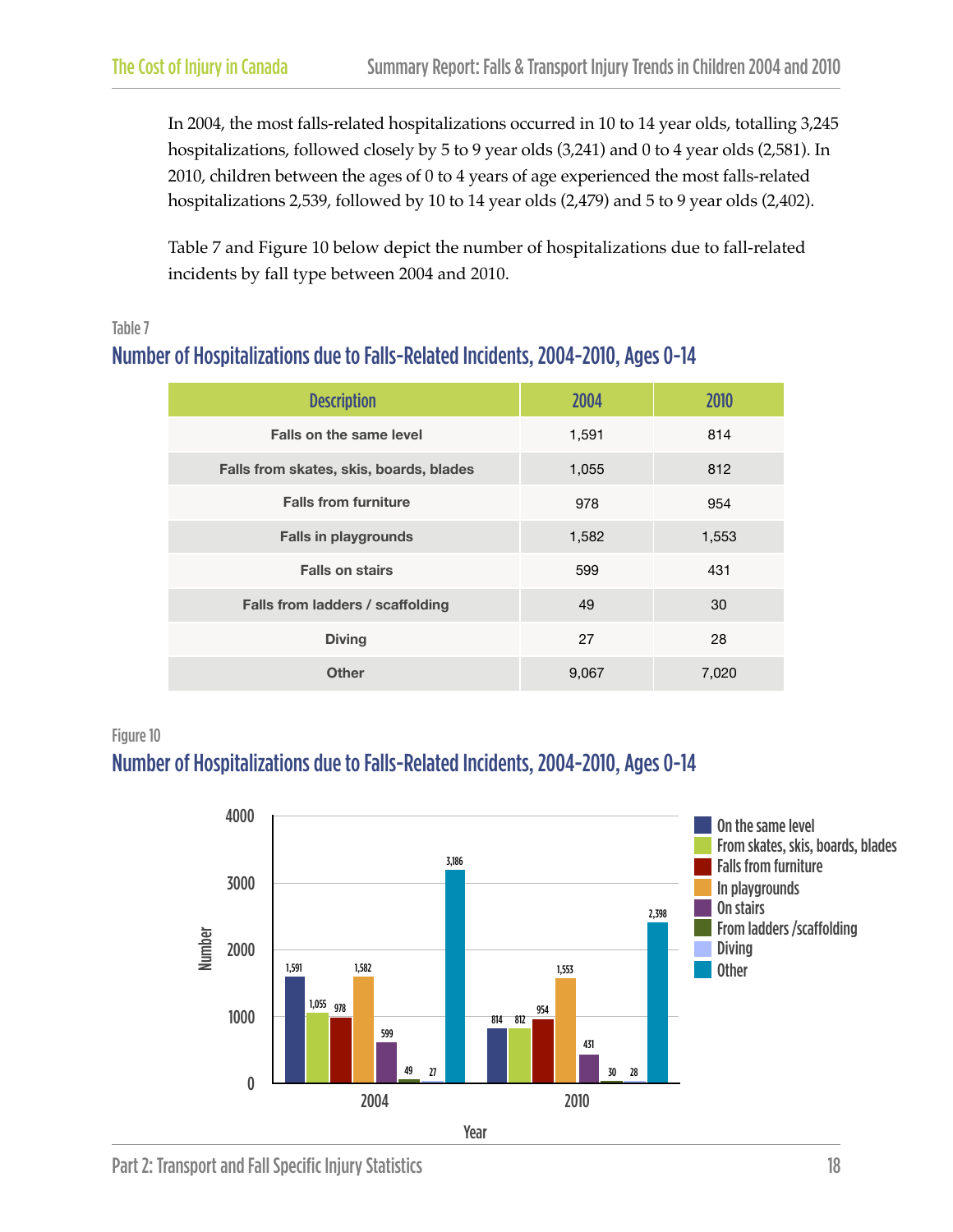The total number of hospitalizations for all fall-incidents has decreased in all three age categories between 2004 and 2010. In 2004, the leading causes of hospitalization due to falls were falls on the same level, falls in playgrounds, and falls from skis/skates/ snowboards. Conversely, the highest number of fall-related hospitalizations in 2010 was due to falls in playgrounds, followed by falls from furniture and same-level falls. Falls from ladders/scaffolding and diving appear to have the lowest burden of hospitalizations in children in 2004 and 2010.

The highest number of hospitalizations due to falls in 0 to 4 year olds was due to falls from furniture, followed by falls in the playground and falls from stairs. Furthermore, of the three age categories, children between the ages of 0 and 4 experienced the highest hospitalizations due to falls from furniture and falls in from stairs. Furthermore, the numbers pertaining to falls from stairs have increased between 2004 and 2010 from 693 to 744 falls, respectively, in 0-4 year olds (Figure 11). All other fall types have experienced a decrease in 0 to 4 year olds.

#### Figure 11 Hospitalizations due to Falls, Ages 0-4, 2004 and 201

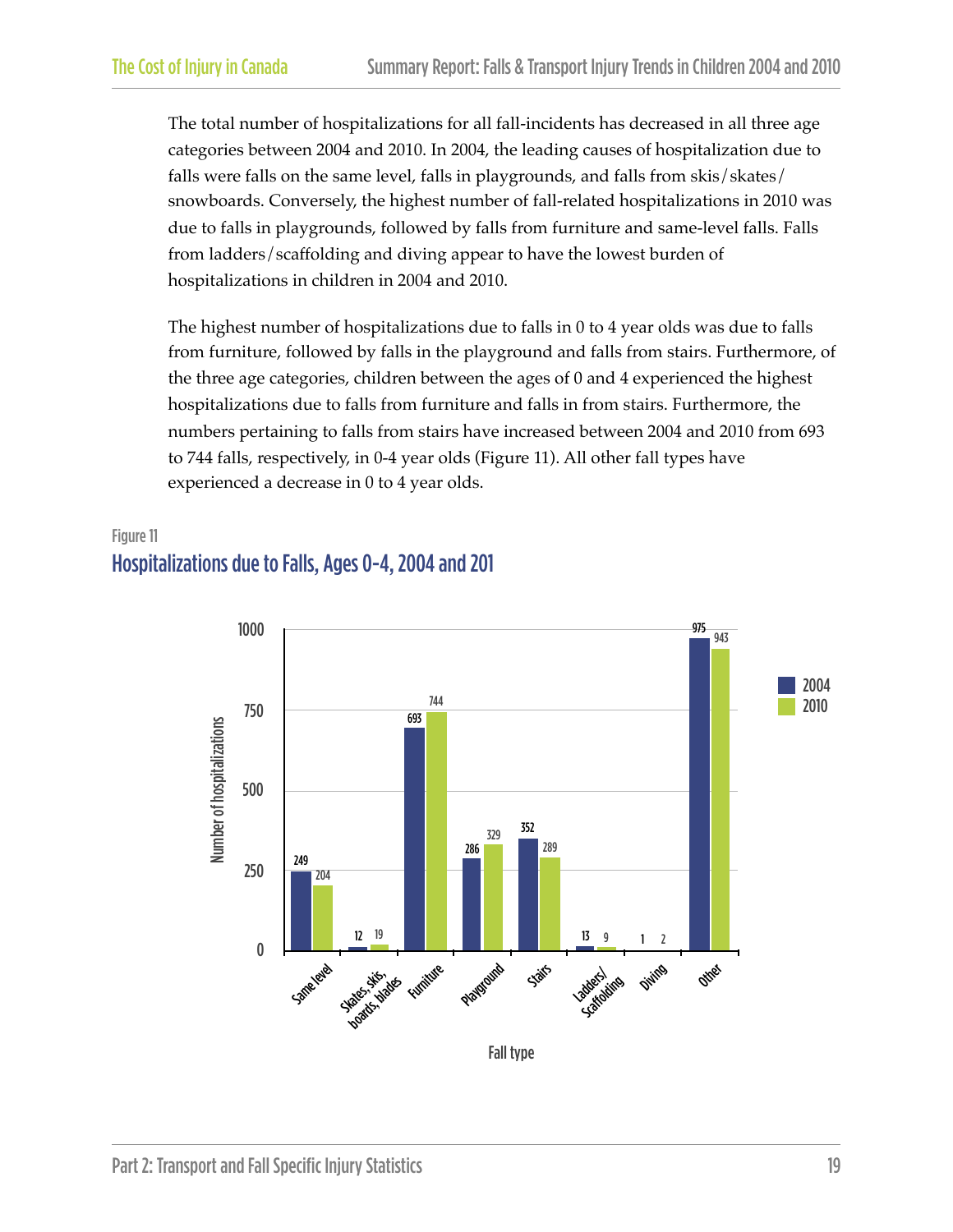Overall, hospitalizations due to falls in 5 to 9 year olds decreased by 26% between 2004 and 2010 (Figure 12). The highest hospitalizations in the 5 to 9 year old age groups in both 2004 and 2010 was due to falls in playgrounds, followed by falls on the same level and falls from furniture. Children ages 5 to 9 were the most likely out of all three age groups to experience a fall in a playground.

#### Figure 12 Hospitalizations due to falls, ages 5 to 9, 2004 and 2010



Children ages 10 to 14 experienced the highest hospitalization due to falls on the same level and falls from skates, skis, boards and blades in 2004 and 2010 of all three age groups (Refer to Appendix B). Furthermore, as Figure 13, demonstrates the highest hospitalizations due to falls in 10 to 14 year olds were due to falls on the same level, falls from skates, skis, boards and blades and falls in the playground.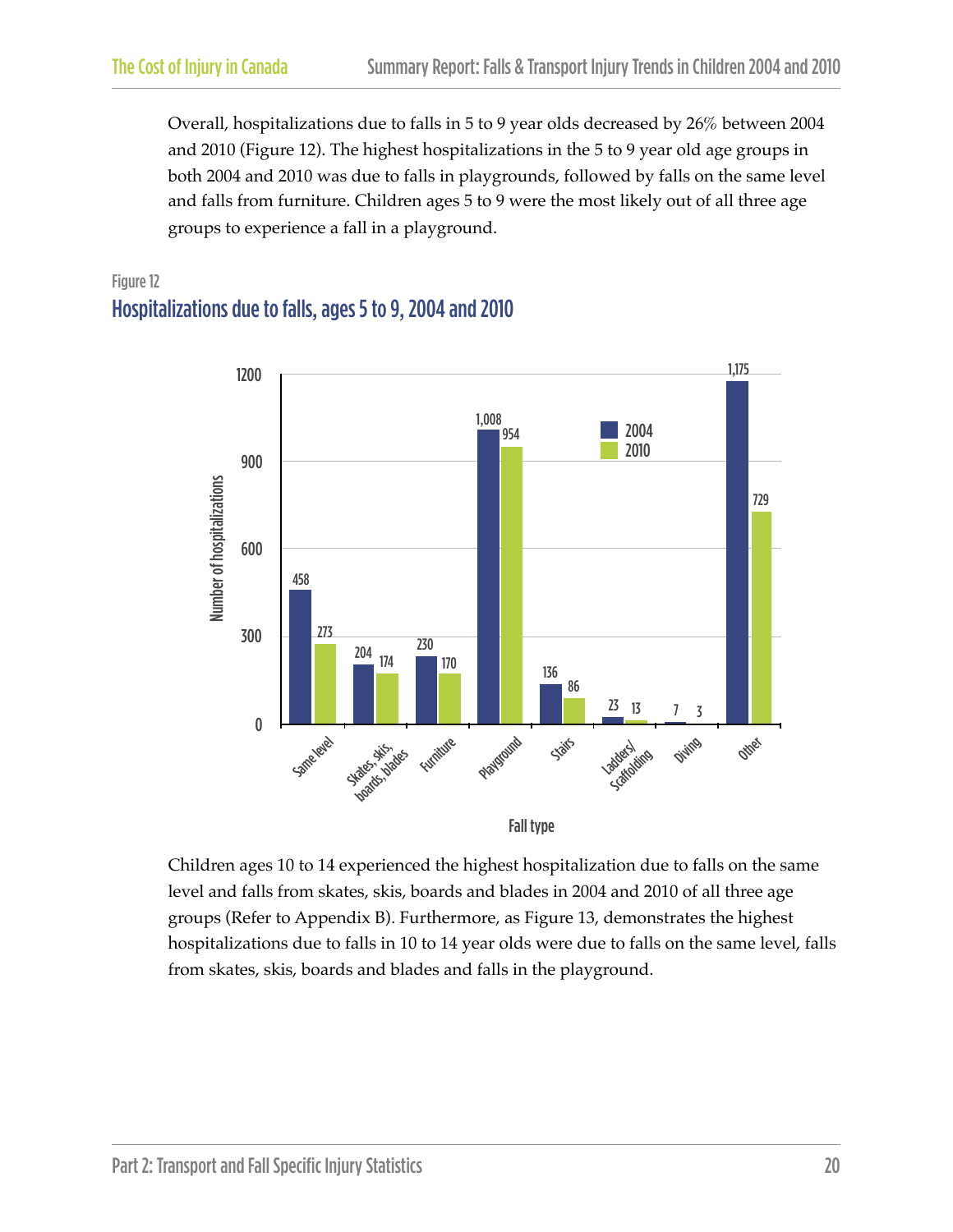#### Figure 13 Hospitalizations due to falls, ages 10 to 14, 2004 and 2010



#### Emergency Room Visits

Figure 14 below describes the age distribution of fall related emergency room visits in 2004 and 2010, in children between the ages of 0 to 14. In 2004, the highest falls-related emergency room visits occurred in 10 to 14 year olds, totalling 57,475 emergency room visits, followed by 0 to 4 year olds (50,395) and 5 to 9 year olds (41,347). In 2010, children between the ages of 0 to 4 years of age experienced the most falls-related hospitalizations 61,864, followed by 10 to 14 year olds (50,169) and 5 to 9 year olds (38,726). Furthermore, out of all age groups, only the 0 to 4 age category has experienced an increase in ER visits since 2004.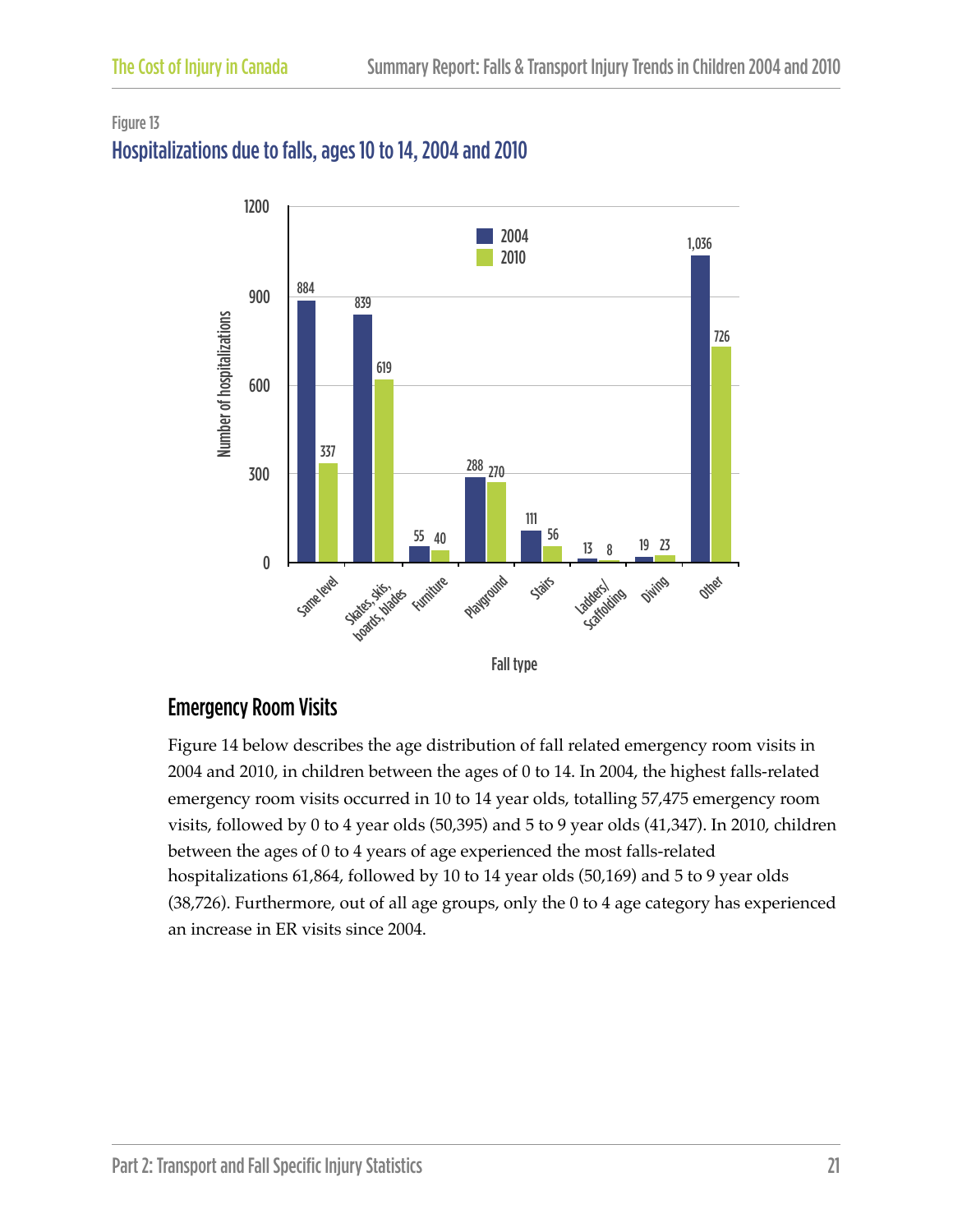#### Figure 14

#### Number of Emergency Room Visits due to Falls-Related Incidents, 2004 and 2010, Ages 0-14



#### Table 8

#### Number of Emergency Room Visits due to Falls-Related Incidents, 2004 and 2010, Ages 0-14

| 30000                       |                                                                                          |                     |           |
|-----------------------------|------------------------------------------------------------------------------------------|---------------------|-----------|
| $\pmb{0}$                   | $0 - 4$                                                                                  | $5-9$               | $10 - 14$ |
|                             |                                                                                          | <b>Age Category</b> |           |
| incidents in 2004 and 2010. |                                                                                          |                     |           |
|                             | Number of Emergency Room Visits due to Falls-Related Incidents, 2004 and 2010, Ages 0-14 |                     |           |
|                             | <b>Description</b>                                                                       | 2004                | 2010      |
|                             | Falls on the same level                                                                  | 52,618              | 53,291    |
|                             | Falls from skates, skis, boards, blades                                                  | 30,132              | 23,316    |
|                             | <b>Falls from furniture</b>                                                              | 26,735              | 32,873    |
|                             | Falls in playgrounds                                                                     | 20,049              | 21,952    |
|                             | <b>Falls on stairs</b>                                                                   | 19,135              | 20,655    |
|                             | Falls from ladders / scaffolding                                                         | 548                 | 660       |
|                             | <b>Diving</b>                                                                            | 992                 | 961       |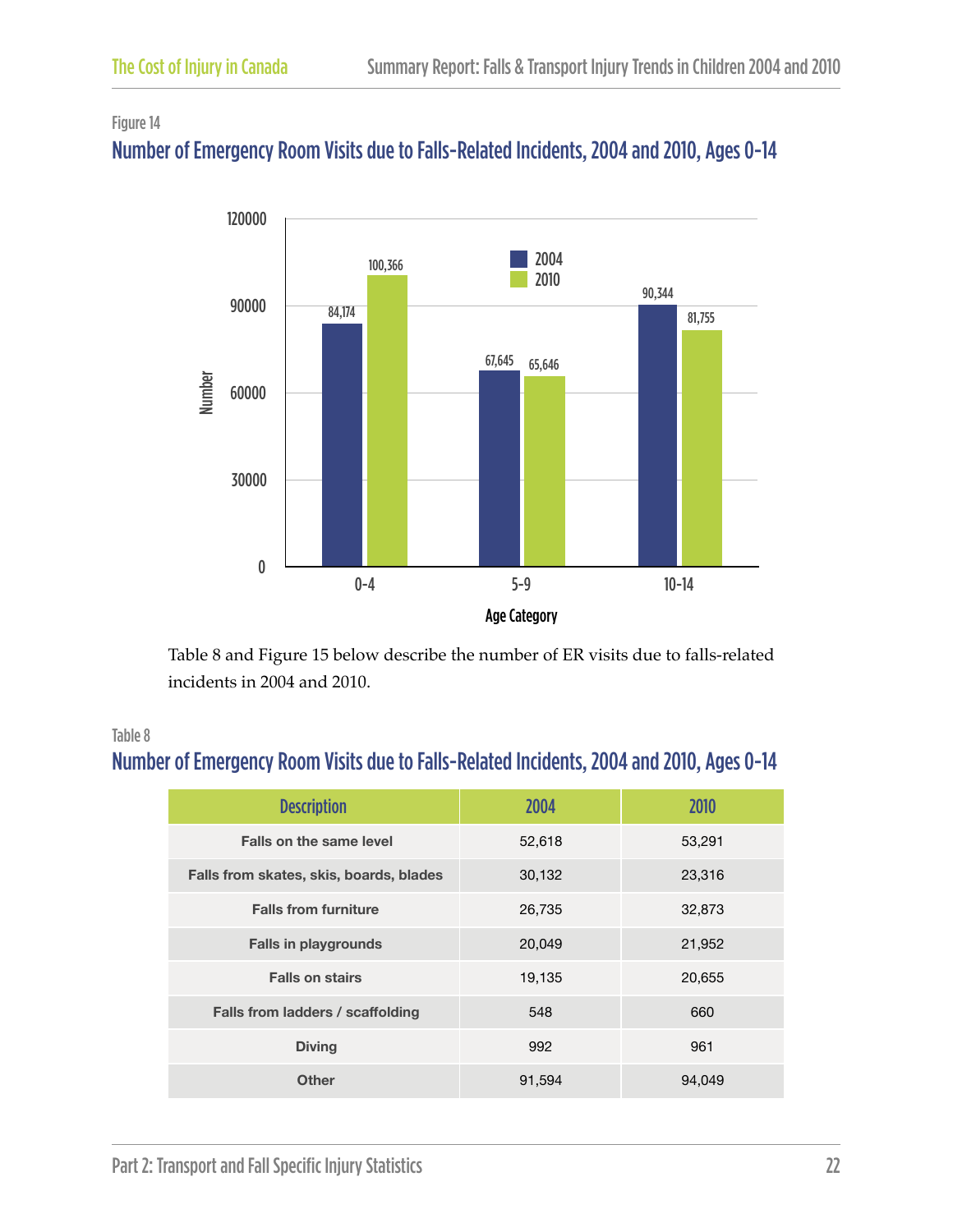In 2004, the leading causes of fall-related ER visits were due to falls on the same level, from skates/skis/boards/blades and from furniture. In 2010, the leading causes were due falls on the same level, falls from furniture, and falls from skates/skis/boards/ blades. The number of emergency room visits due to falls on the same level, from furniture, in the playground, on stairs, and from ladders/scaffolding increased between 2004 and 2010. Also, falls from ladders/scaffolding and diving appear to have the lowest burden of ER visits in children.

#### Figure 15 Emergency Room Visits due to Fall-Incidents, 2004-2010, Ages 0-14





Of these incidents, children between the ages of 0 to 4 experienced the highest ER visits due to falls from furniture and from stairs (these numbers have increased between 2004 and 2010). In the 5 to 9 year old age groups, the highest ER visits due to falls in playgrounds was found in. In addition, ER visits due to falls in playgrounds increased in all age groups since 2004. Lastly, children between the ages of 10-14 experienced the highest ER visits due to falls on the same level and from skates, skis, boards, and blades in 2004 and 2010.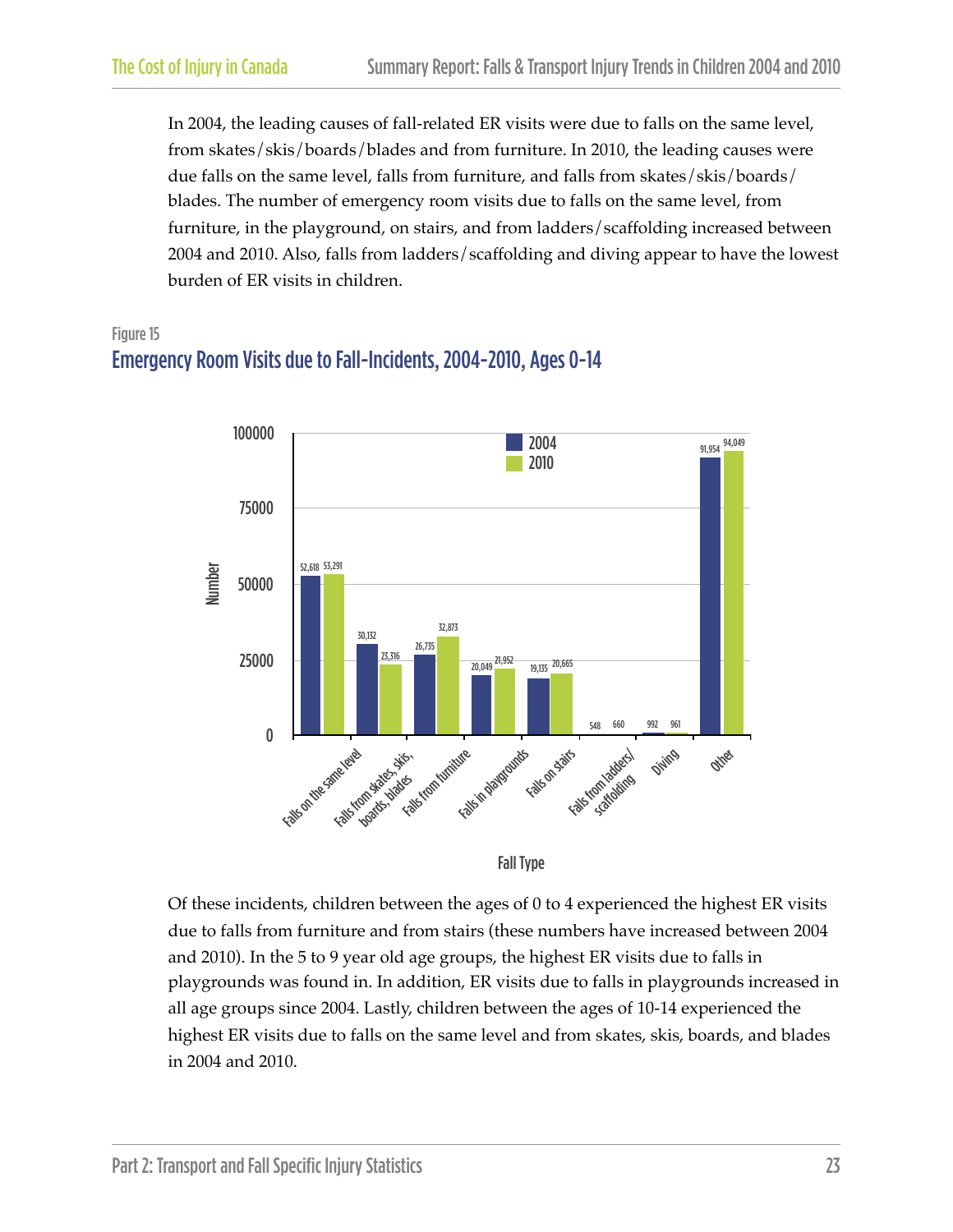#### ii) Fall Good Practice Recommendations

In 2010, falls were attributed to 42% of all injury-related hospitalizations and 36% of all injury-related emergency department visits in children (Parachute, 2015b). Typically, good practice recommendations for falls are classified under two categories: in the home and in the playground.

| <b>Type of</b><br><b>Recommendation</b> | <b>Evidence</b>                                                                                                                                                                                                                                          | <b>Implementation</b>                                                                                                                                                                                                                                                                                                                                                                                                                                                                                                                                                                              |  |  |  |
|-----------------------------------------|----------------------------------------------------------------------------------------------------------------------------------------------------------------------------------------------------------------------------------------------------------|----------------------------------------------------------------------------------------------------------------------------------------------------------------------------------------------------------------------------------------------------------------------------------------------------------------------------------------------------------------------------------------------------------------------------------------------------------------------------------------------------------------------------------------------------------------------------------------------------|--|--|--|
|                                         | Safety mechanisms such as<br>window bars/positioning<br>devices <sup>12</sup> and stair gates are<br>effective strategies to prevent<br>falls. $7$                                                                                                       | * Parental knowledge, and availability, accessibility,<br>cost, durability and ease of use impact the uptake of<br>equipment use. <sup>7</sup> 26 27<br>♦ Further research on ways in which to overcome<br>income inequalities and thus, installation barriers is<br>required. <sup>28</sup>                                                                                                                                                                                                                                                                                                       |  |  |  |
| <b>Engineering</b>                      | Surfacing materials (e.g. sand or<br>woodchips) to a depth of 23-31cm<br>are recommended to prevent<br>playground equipment-related<br>injuries. The optimal equipment<br>height to reduce the risk of head<br>injuries is 1.5m or 5 feet. <sup>12</sup> | * Typical Canadian Playground Standards require 15<br>to 30 cm surfacing depth <sup>29 31</sup><br>♦ Important to regularly maintain surfacing materials<br>and incorporate educational activities to retain<br>protective effect. <sup>12 30</sup><br>Addresses risk of head injury, not injuries to arms<br>and legs. 1232                                                                                                                                                                                                                                                                       |  |  |  |
| <b>Education</b>                        | * Educational programs which<br>encourage the use of fall<br>prevention safety devices, such as<br>window safety mechanisms or<br>stair gates can increase the uptake<br>of equipment use. <sup>12 27</sup>                                              | * Parental knowledge, and availability, accessibility,<br>cost, durability and ease of use impact the use of<br>equipment 26 27 33<br>* Important to consider context, such as low income<br>settings through the provision and instalment of free<br>equipment to facilitate increased use 26 27<br>❖ Tailor education efforts to suit target communities<br>(i.e. low income or ethnic communities) by<br>developing cultural-specific materials and advice 34<br>* Identify barriers which could inhibit fall prevention<br>techniques, such as rental or shared<br>accommodation <sup>34</sup> |  |  |  |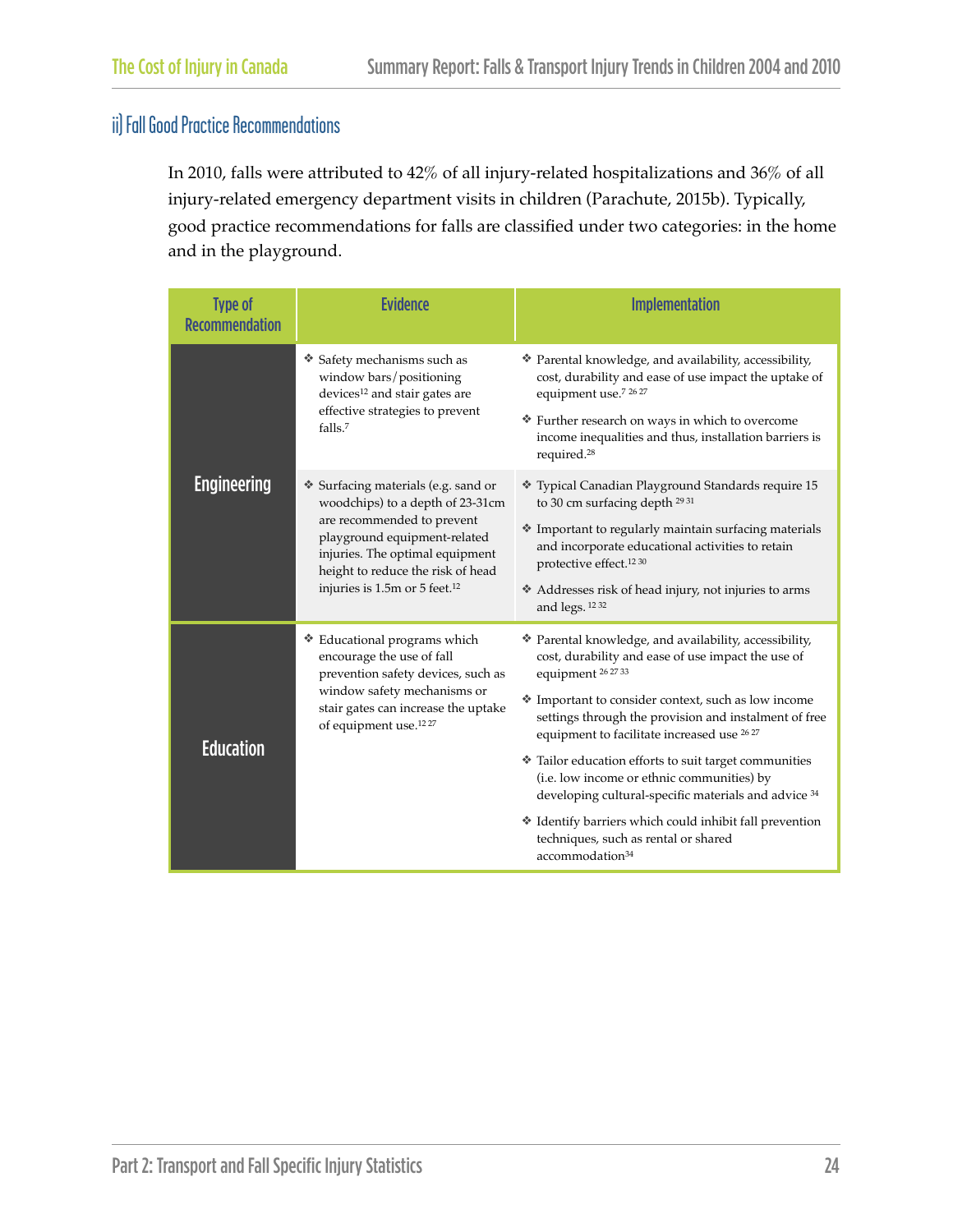## **Conclusion**

The *Cost of Injury Report* serves as a fundamental tool for comparing trends in injury over time. By analyzing the fall and transport data found in the ERAT 2004 and 2014 analysis, it is evident that fall and transport injuries comprise a significant portion of the injury burden among children under the age of 14 years of age in Canada. While overall injury trends in children have decreased between 2004 and 2010, children between the ages of 0-4 experienced an increase in overall injury mortality rates, as well as transportspecific mortality rates. Furthermore, in 2010, children under the age of 4 also experienced the most fall-related hospitalizations and emergency room visits, compared to 5-9 year and 10-14 year olds.

While this compendium provides good practice recommendations to address transport injuries and falls, further age-specific prevention research may be warranted, specifically targeting children under the age 4. For further information on the burden of injury in children, the *Cost of Injury Report (2015)* provides as a detailed account of national and provincial data by gender. In addition, the *Child Safety Good Practice Guide (2011)* outlines clear good practice recommendations as well as case examples for a variety of child injury topics.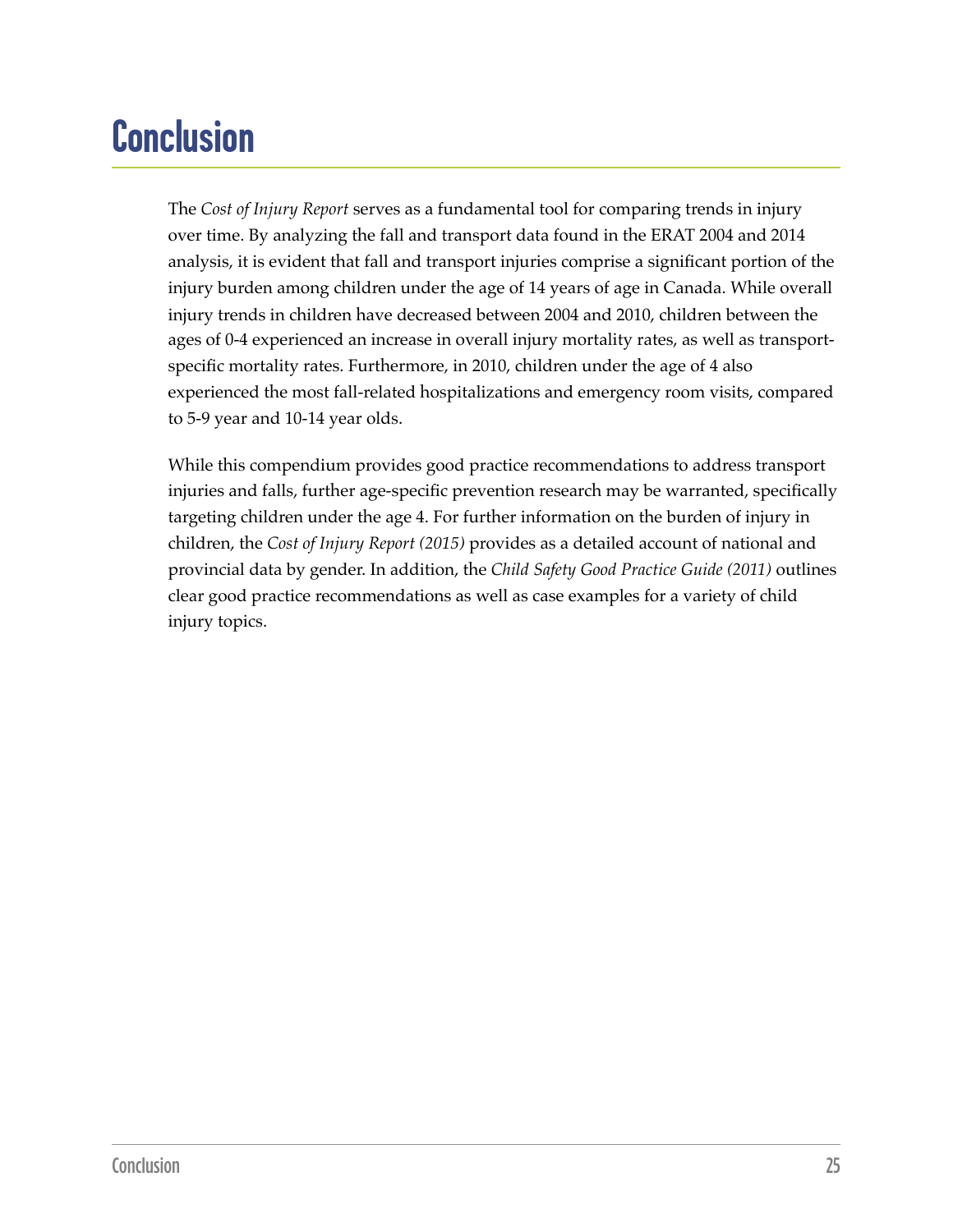## **References**

- 1. World Health Organization. World Report on child injury prevention. (2008). Retrieved from:http://www.who.int/violence\_injury\_prevention/child/ injury/world\_report/report/en/index.html
- 2. Yanchar, N.L., Warda, L.J., Fuselli, P. (2012). Child and youth injury prevention: A public health approach: Position Statement. Canadian Paediatric Society. Retrieved from: http://www.cps.ca/documents/position/ child-and-youth-injury-prevention
- 3. Parachute. (2015b). Electronic Resource Allocation Tool (ERAT): Present Value of Life-Time Costs of 2010 Unintentional Injuries, Canada. [Unpublished Data File]. Toronto, ON.
- 4. Parachute. (2015a). *The Cost of Injury in Canada*. Parachute: Toronto, ON.
- 5. Canadian Institute of Health Information. (CIHI). (2011). Highlights of 2009-2010 Inpatient Hospitalizations and Emergency Department Visits. [Retrieved from: https://secure.cihi.ca/estore/productFamily.htm?](https://secure.cihi.ca/estore/productFamily.htm?pf=PFC1626&lang=en&media=0) pf=PFC1626&lang=en&media=0
- 6. MacKay, M., Vincenten, J., Brussoni, M., Towner, E., Fuselli, P. (2011). *Child Safety Good Practice Guide: Good investments in unintentional child injury prevention and safety promotion – Canadian Edition*. Toronto: The Hospital for Sick Children.
- 7. Towner E., Dowswell T., Mackereth C., &Jarvis S. *What works in preventing unintentional injuries in children and young adolescents? An updated systematic review*. Prepared for the Health Development Agency (HDA), London. Department of Child Health, University of Newcastle upon Tyne; 2001.
- 8. Thompson D.C., Rivara F., Thompson R. Helmets for preventing head and facial injuries in bicyclists. *The Cochrane Database of Systematic Reviews*; 2009(1).
- 9. Towner E., & Towner J. The prevention of childhood unintentional injury. *Current Paediatrics* 2001;11:403-8.
- 10. Karkhaneh M., Kalenga J.C., Hagel B.E., & Rowe B.H. Effectiveness of bicycle helmet legislation to increase helmet use: a systematic review. *Inj Prev* 2006;12(2):76-82.
- 11. Royal S.T., Kendrick D., & Coleman T. Non-legislative interventions for the promotion of cycle helmet wearing by children. *Cochrane Database of Systematic Reviews* 2005(3):CD003985.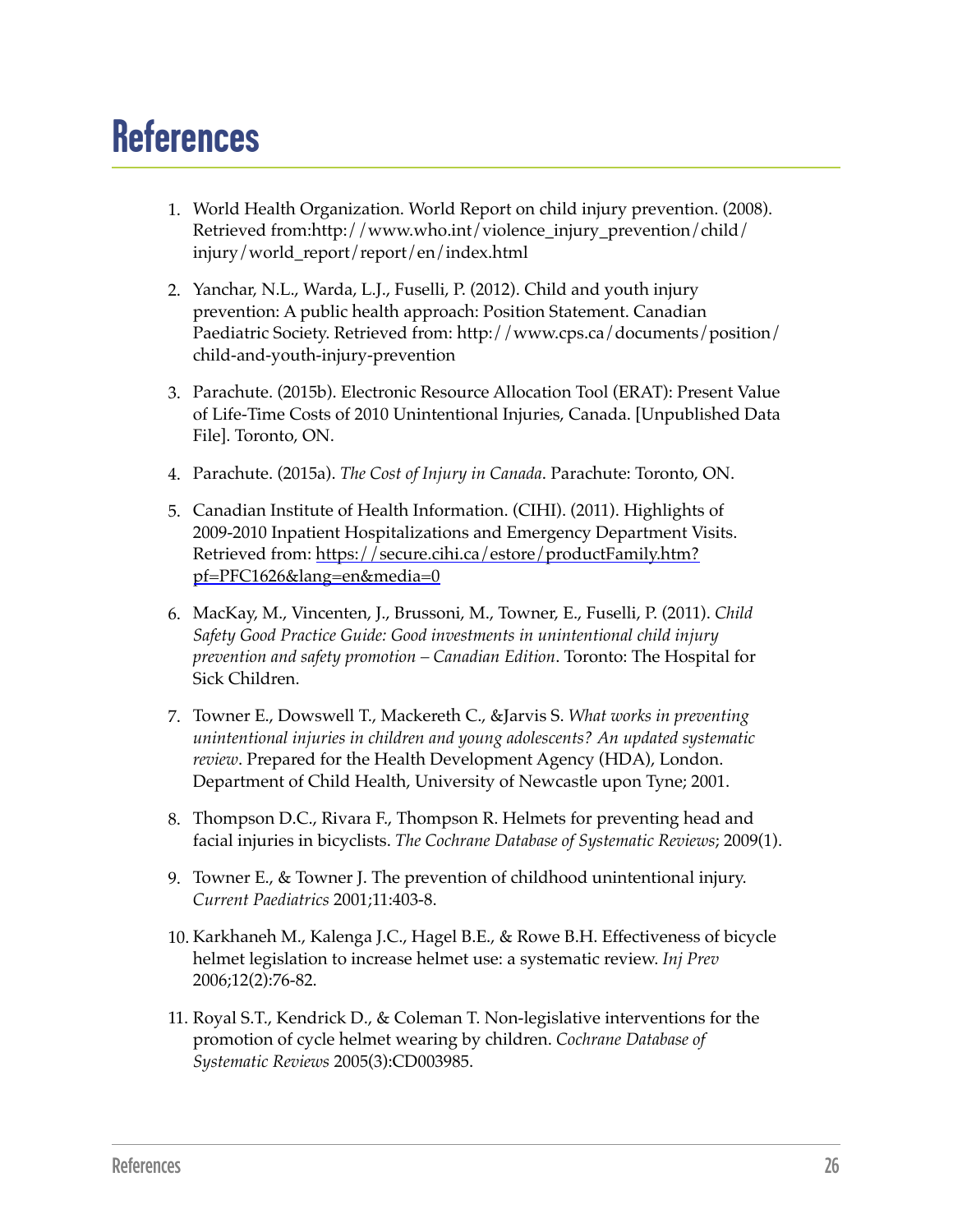- 12. Harborview Injury Prevention and Research Center. *Best Practices*. Seattle: University of Washington; 2001.
- 13. Christoffel T., Gallagher S. *Injury prevention and public health: practical knowledge, skills, and strategies*. Maryland: Aspen Publishers; 1999.
- 14. Klassen T.P., MacKay J.M., Moher D., Walker A., Jones A.L. Community based injury prevention interventions. *Future Child* 2000;10(1):83-110
- 15. Royal S.T., Kendrick D., Coleman T. Non-legislative interventions for the promotion of cycle helmet wearing by children. *Cochrane Database of Systematic Reviews* 2005(3):CD003985.
- 16. Spinks A., Turner C., McClure R., Acton C., & Nixon J. Community-based programmes to promote use of bicycle helmets in children aged 0-14 years: a systematic review. *International Journal of Injury Control & Safety Promotion* 2005;12(3):131-42.
- 17. Agran P.F., & Winn D.G. The bicycle: a developmental toy versus a vehicle. *Pediatrics* 1993;91(4):752-5.
- 18. Macarthur C., Parkin P.C., Sidky M., Wallace W. Evaluation of a bicycle skills training program for young children: a randomized controlled trial. *Inj Prev* 1998;4(2):116-21.
- 19. World Health Organization. *World report on road traffic injury prevention*. Geneva: World Health Organization; 2004.
- 20. 20. European Transportation Safety Council. *Priorities for EU Motor Vehicle Safety Design*. Brussels; 2001.
- 21. Webster D, Mackie A. *Review of traffic calming schemes in 20 mph zones*. Crowthorne: TRL Limited; 1996. (TRL Report 215).
- 22. McClure R., Stevenson M., McEvoy S. *The Scientific Basis of Injury Prevention and Control*. Melbourne: IP Communications; 2004.
- 23. Global Road Safety Partnership. *Speed management: a road safety manual for decision-makers and practitioners*. Geneva; 2008.
- 24. Retting R.A., Farmer C.M., McCartt A.T. *Evaluation of automated speed enforcement in Montgomery County, Maryland*. Arlington, VA: Insurance Institute for Highway Safety; 2008.
- 25. Turner C., McClure R., Nixon J., Spinks A. Community-based programmes to prevent pedestrian injuries in children 0-14 years: a systematic review. *Injury Control & Safety Promotion* 2004;11(4):231-7.
- 26. DiGuiseppi C., Roberts I.G. Individual-level injury prevention strategies in the clinical setting. *Future Child* 2000;10(1):53-82.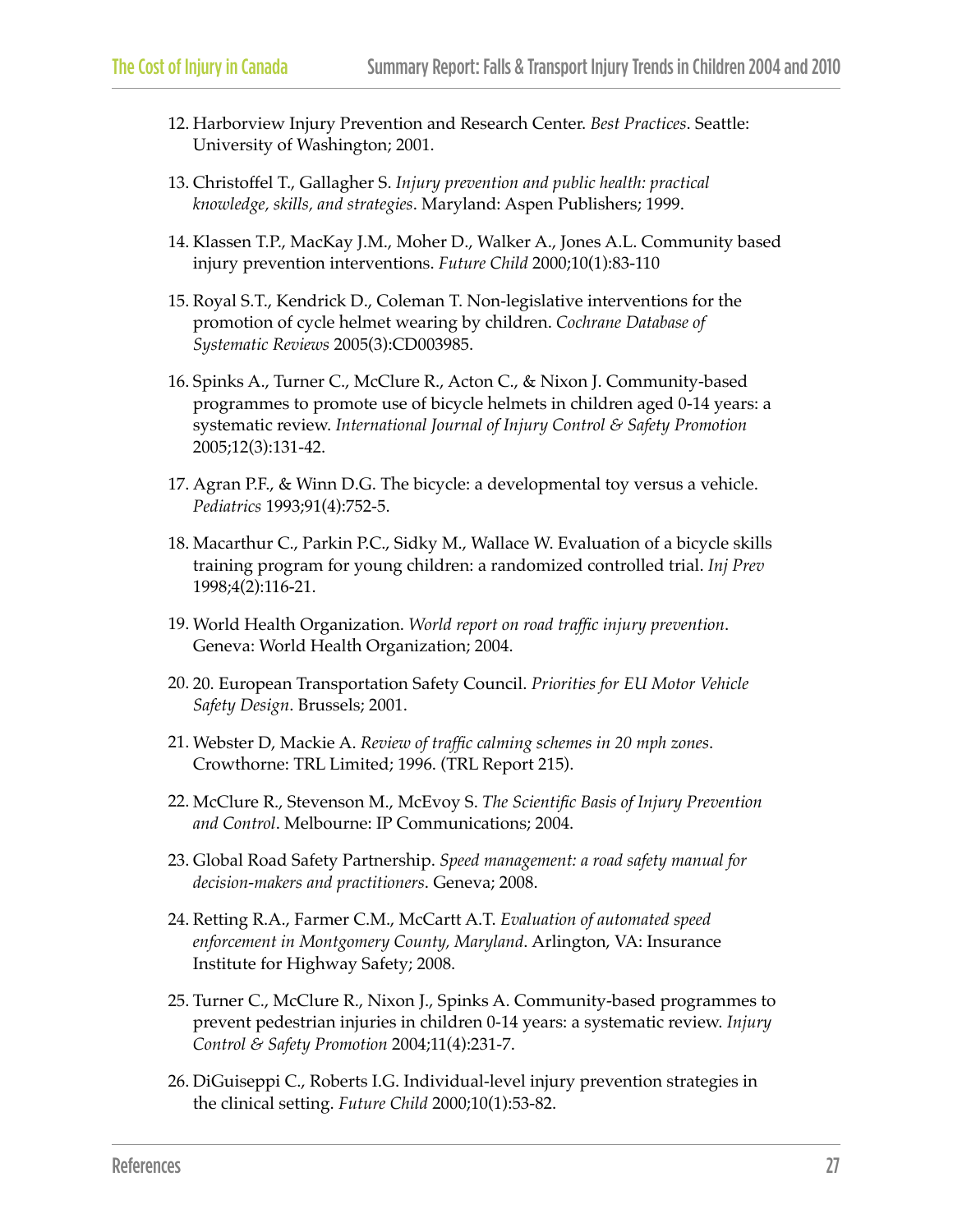- 27. King W.J., LeBlanc J.C., Barrowman N.J., Klassen T.P., Bernard-Bonnin A.C., Robitaille Y., et al. Long term effects of a home visit to prevent childhood injury: three year follow up of a randomized trial. *Inj Prev* 2005;11(2):106-9.
- 28. Kendrick D., Mulvaney C., Watson M. Does targeting injury prevention towards families in disadvantaged areas reduce inequalities in safety practices? *Health Educ Res* 2009;24(1):32-41.
- 29. Howard A.W., Macarthur C., Willan A., Rothman L., Moses-McKeag A., Macpherson A.K.. The effect of safer play equipment on playground injury rates among school children. *Can Med Assoc* J 2005;172(11):1443-6.
- 30. Sherker S, Short A, Ozanne-Smith J. The in situ performance of playground surfacing: implications for maintenance and injury prevention. *International Journal of Injury Control & Safety Promotion* 2005;12(1):63-6.
- 31. Canadian Standards Association. Children's playspaces and equipment Z614-07. 2007.
- 32. Norton C, Nixon J, Sibert JR. Playground injuries to children. *Arch Dis Child* 2004;89(2):103-8.
- 33. Powell EC, Malanchinski J, Sheehan KM. A randomized trial of a home safety education intervention using a safe home model. *The Journal of Trauma* 2010;69(4 Suppl):S233-6
- 34. Smithson J, Garside R, Pearson M. Barriers to, and facilitators of, the prevention of unintentional injury in children in the home: a systematic review and synthesis of qualitative research. *Inj Prev* 2010
- 35. National Highway Traffic Safety Administration. Research note: Revised estimates of child restraint effectiveness. Washington, DC: U.S. Department of Transportation, National Highway Traffic Safety Administration; 1996. (96.855).
- 36. National Highway Traffic Safety Administration. *Traffic safety facts, 1999: a compilation of motor vehicle crash data from the Fatality Analysis Reporting System and the General Estimates System*. Washington, DC: U.S. Department of Transportation, National Highway Traffic Safety Administration; 2000.
- 37. Children's Safety Network. *Childhood injury: cost & prevention facts. Child safety seats: how large are the benefits and who should pay?* Landover, MD. Children's Safety Network: Economics and Insurance Resource Centre; 1997.
- 38. Weber K. Crash protection for child passengers: a review of best practice. *UMTRI Research Review* 2000;31(3):127.
- 39. Aldman B. Safety equipment for children in cars. *Lakartidningen* 1966;63(14): 1345-52.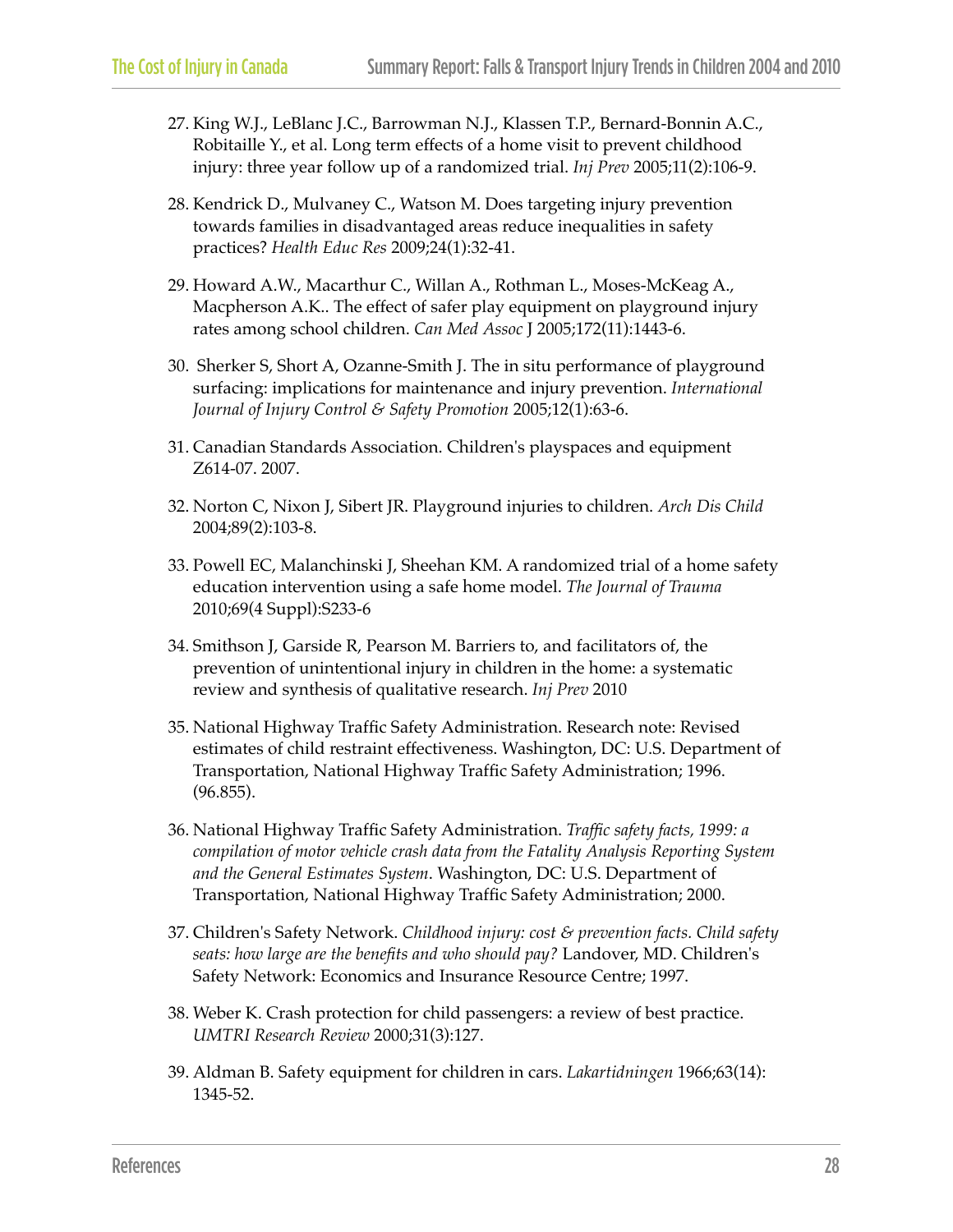- 40. Watson EA, Monteiro MJ. Advise use of rear facing child car seats for children under 4 years old. *BMJ* 2009;338:b1994.
- 41. Durbin DR, Chen I, Smith R, Elliott MR, Winston FK. Effects of seating position and appropriate restraint use on the risk of injury to children in motor vehicle crashes. *Pediatrics* 2005;115(3):e305-9.
- 42. Durbin DR, Elliott MR, Winston FK. Belt-positioning booster seats and reduction in risk of injury among children in vehicle crashes. *Journal of the American Medical Association* 2003;289(21):2835-40.
- 43. 43. Winston FK, Durbin DR, Kallan MJ, Elliott MR. Rear seating and risk of injury to child occupants by vehicle type. *Annual Proceedings/Association for the Advancement of Automotive Medicine* 2001;45:51-60.
- 44. Arbogast KB, Kallan MJ, Durbin DR. Effectiveness of High Back and Backless Belt-Positioning Booster Seats in Side Impact Crashes. *Annual Proc Association for the Advancement of Automotive Medicine* 2005;49:193-206.
- 45. Ehiri JE, Ejere HO, Magnussen L, Emusu D, King W, Osberg JS. Interventions for promoting booster seat use in four to eight year olds traveling in motor vehicles. *The Cochrane Collaboration*; 2006. (1469-493X (Electronic) 1361-6137 (Linking)).
- 46. Turner C, McClure R, Nixon J, Spinks A. Community-based programs to promote car seat restraints in children 0-16 years -- a systematic review. *Accid Anal Prev* 2005;37(1):77-83.
- 47. Zaza S, Sleet DA, Thompson RS, Sosin DM, Bolen JC, Task Force on Community Preventive S. Reviews of evidence regarding interventions to increase use of child safety seats. *Am J Prev Med* 2001;21(4 Suppl 1):31-47.
- 48. Berg MD, Cook L, Corneli HM, Vernon DD, Dean JM. Effect of seating position and restraint use on injuries to children in motor vehicle crashes. *Pediatrics* 2000;105(4 Pt 1):831-5.
- 49. Durbin DR, Kallan MJ, Elliott MR, Cornejo RA, Arbogast KB, Winston FK. Risk of injury to restrained children from passenger air bags. *Traffic Injury Prevention* 2003;4:58-63.
- 50. Arbogast K, Kallan M, Durbin D. Front versus rear seat injury risk for child passengers: evaluation of newer model year vehicles. *Traffic Injury Prevention* 2009;10(3):297-301.
- 51. Durbin D, Chen I, Elliott M, Winston F. Factors associated with front row seating of children in motor vehicle crashes. *Epidemiology* (Cambridge, Mass.) 2004;15(3):345-9.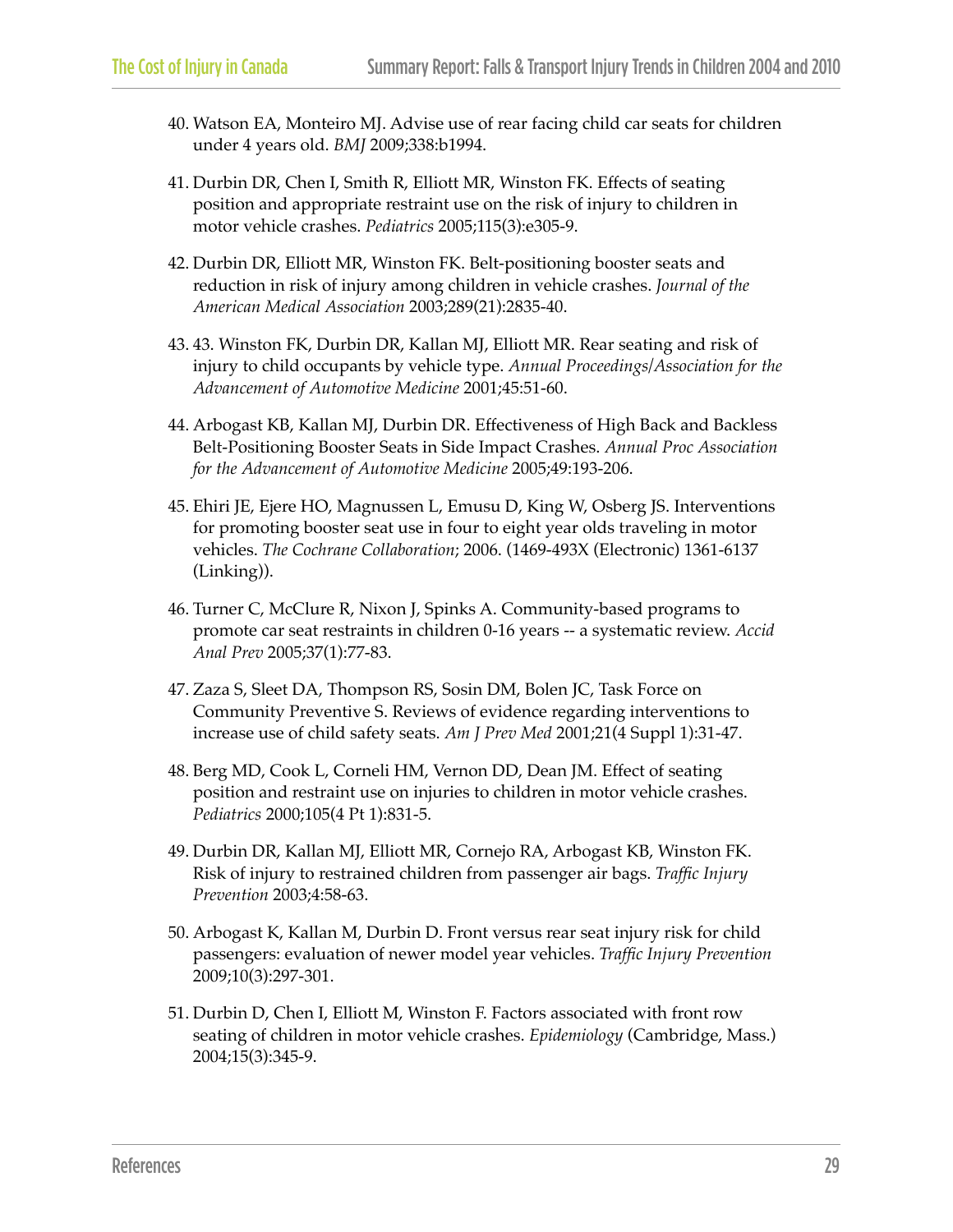- 52. Lennon A. A risky treat: Exploring parental perceptions of the barriers to seating their children in the rear seats of passenger vehicles. *Inj Prev* 2007;13(2):105-9.
- 53. Towner E, Dowswell T, Mackereth C, Jarvis S. What works in preventing unintentional injuries in children and young adolescents? An updated systematic review. Prepared for the Health Development Agency (HDA), London. Department of Child Health, University of Newcastle upon Tyne; 2001.
- 54. Christoffel T, Gallagher S. *Injury prevention and public health: practical knowledge, skills, and strategies*. Maryland: Aspen Publishers; 1999.
- 55. Zaza S, Sleet DA, Thompson RS, Sosin DM, Bolen JC. Reviews of evidence regarding interventions to increase use of child safety seats. *Am J Prev Med*. 2001;21(4 Suppl):31-47.
- 56. Word Health Organization (WHO). (2008). *World Report on Child Injury Prevention*. Switzerland, Geneva.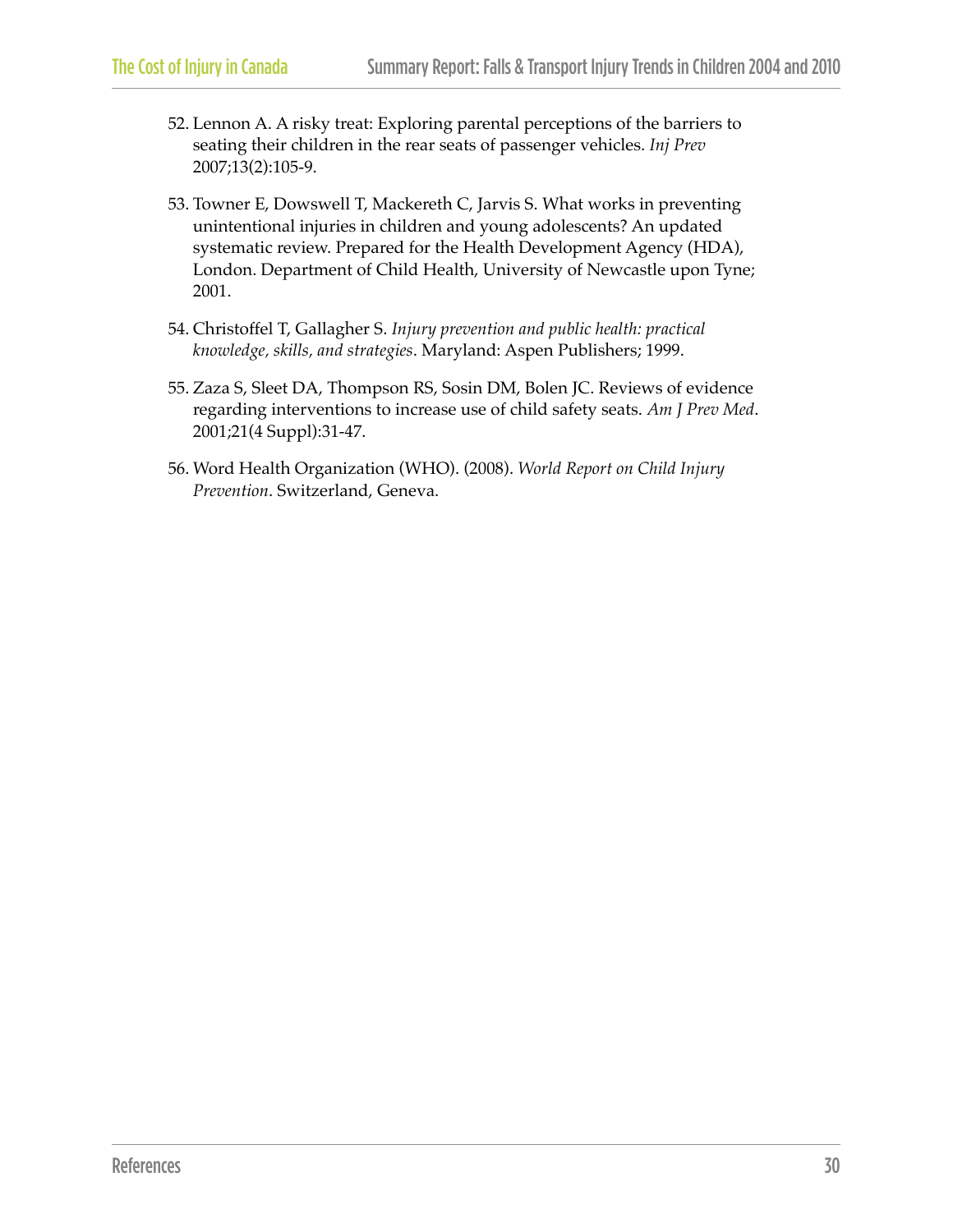# **Appendix A**

Transport Deaths, Hospitalizations and Emergency Room Visits among Children Ages 0-14 (2004-2010)

|                             |           |                | 2004                    |                  |                           | 2010                    |                  |
|-----------------------------|-----------|----------------|-------------------------|------------------|---------------------------|-------------------------|------------------|
| <b>Transport Incidents</b>  | Age       | <b>Deaths</b>  | <b>Hospitalizations</b> | <b>ER Visits</b> | <b>Deaths</b>             | <b>Hospitalizations</b> | <b>ER Visits</b> |
| <b>Pedestrian</b>           | $0 - 4$   | 10             | 85                      | 420              | 16                        | 70                      | 392              |
|                             | $5-9$     | $\,6\,$        | 160                     | 668              | $\,6\,$                   | 101                     | 494              |
|                             | $10 - 14$ | 9              | 206                     | 1,335            | 3                         | 121                     | 962              |
| <b>Pedal Cycle</b>          | $0 - 4$   | $\pmb{0}$      | 82                      | 1,856            | $\overline{4}$            | 50                      | 1,493            |
|                             | $5-9$     | $\overline{4}$ | 518                     | 9,846            | $\ensuremath{\mathsf{3}}$ | 266                     | 6,008            |
|                             | $10 - 14$ | $\overline{7}$ | 947                     | 16,353           | 5                         | 544                     | 10,831           |
| <b>MVCs</b>                 | $0 - 4$   | $\,6$          | 135                     | 2,729            | 12                        | 103                     | 2,358            |
|                             | $5-9$     | 12             | 256                     | 3,678            | $\overline{7}$            | 131                     | 2,567            |
|                             | $10 - 14$ | 17             | 436                     | 5,277            | 12                        | 259                     | 3,903            |
| Snowmobiles,<br><b>ATVs</b> | $0 - 4$   | $\mathbf{1}$   | 23                      | 149              | $\pmb{0}$                 | 21                      | 163              |
|                             | $5-9$     | $\overline{2}$ | 119                     | 715              | 3                         | 111                     | 720              |
|                             | $10 - 14$ | 6              | 406                     | 2,767            | $\boldsymbol{7}$          | 324                     | 2,266            |
| Other                       | $0 - 4$   | 5              | 30                      | 314              | $\overline{2}$            | 31                      | 242              |
|                             | $5-9$     | 13             | 63                      | 814              | 3                         | 59                      | 725              |
|                             | $10 - 14$ | 17             | 160                     | 2,277            | 11                        | 114                     | 2,116            |
| <b>Total</b>                |           | 115            | 3,544                   | 52,593           | 94                        | 2,305                   | 35,240           |